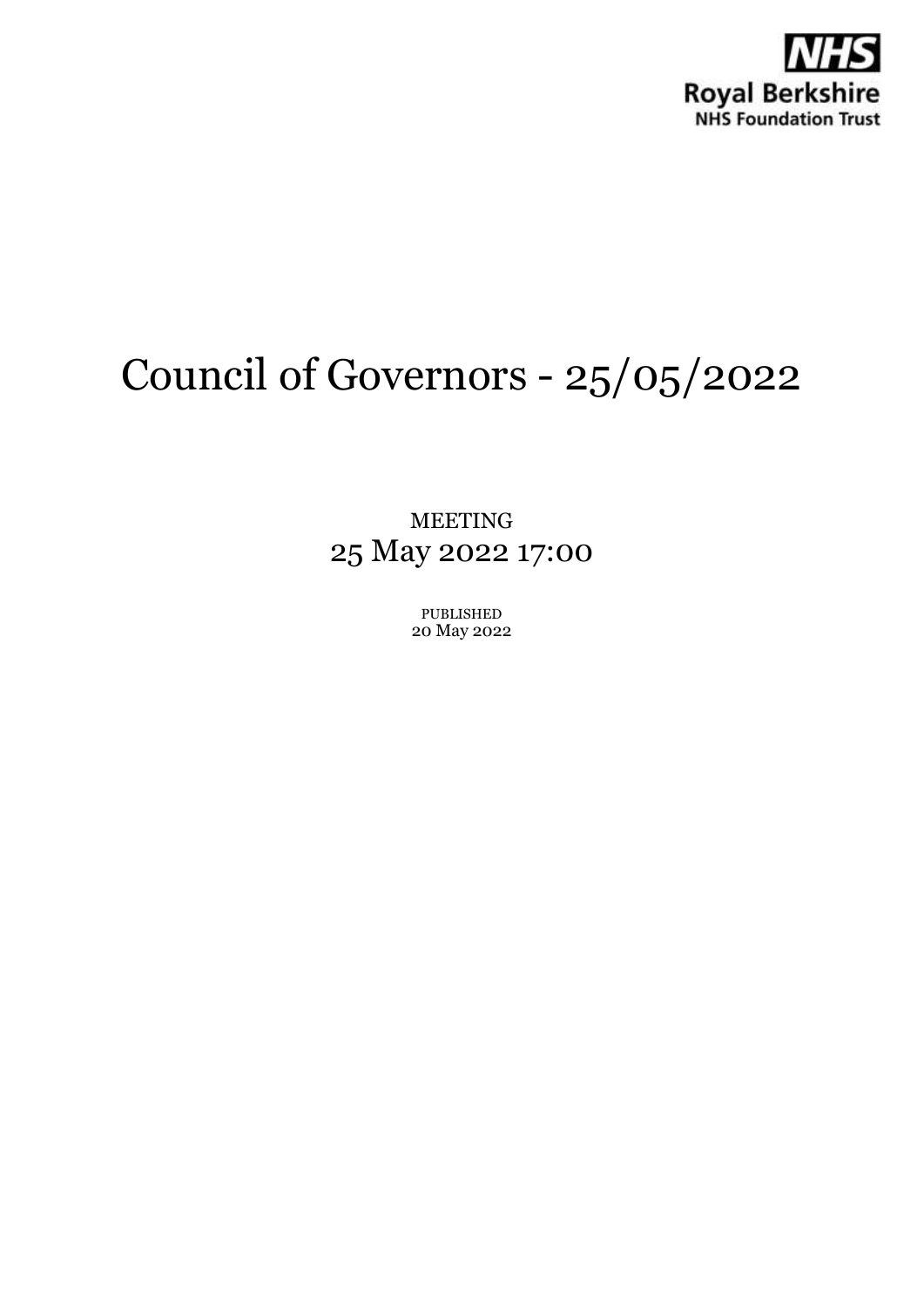# Agenda

| Location                                                                                 | Date         | Owner                | Time  |
|------------------------------------------------------------------------------------------|--------------|----------------------|-------|
| Video Conference Call                                                                    | 25/05/22     |                      | 17:00 |
|                                                                                          |              |                      |       |
| 1. Apologies for Absence (Verbal)<br>1.1. Andrew Haydon, Pam Lynch                       |              | <b>Graham Sims</b>   |       |
|                                                                                          |              |                      |       |
| 2. Declarations of Interests (Verbal)                                                    |              | <b>Graham Sims</b>   |       |
| 3. Minutes for Approval: 23 February 2022 and Matters Arising<br>Schedule                |              | <b>Graham Sims</b>   | 17:00 |
| 4. Changes to the Council Membership (Verbal)                                            |              | Caroline Lynch       | 17:05 |
| 5. Questions from the Public (Verbal)                                                    |              | <b>Graham Sims</b>   | 17:10 |
| Holding the Board to Account                                                             |              |                      |       |
| 6. Chief Executive Update (Presentation)                                                 |              | <b>Steve McManus</b> | 17:15 |
| 7. COVID and Elective Recovery (Presentation)                                            | Dom Hardy    | 17:45                |       |
| <b>Items of Council Business</b>                                                         |              |                      |       |
| 8. Governors Assurance Committee Minutes: 27 April 2022 and<br><b>Terms of Reference</b> |              | Tony Lloyd           | 18:15 |
| 9. Governor Nominations & Remuneration Committee Terms of<br>Reference                   | John Bagshaw | 18:20                |       |
| 10. Membership Committee Minutes: 12 April 2022 and Terms of<br>Reference                |              | John Bagshaw         | 18:25 |
| Representing the Views of Members and the Public                                         |              |                      |       |
| 11. Governor Question Log                                                                |              | Caroline Lynch       | 18:30 |
|                                                                                          |              |                      |       |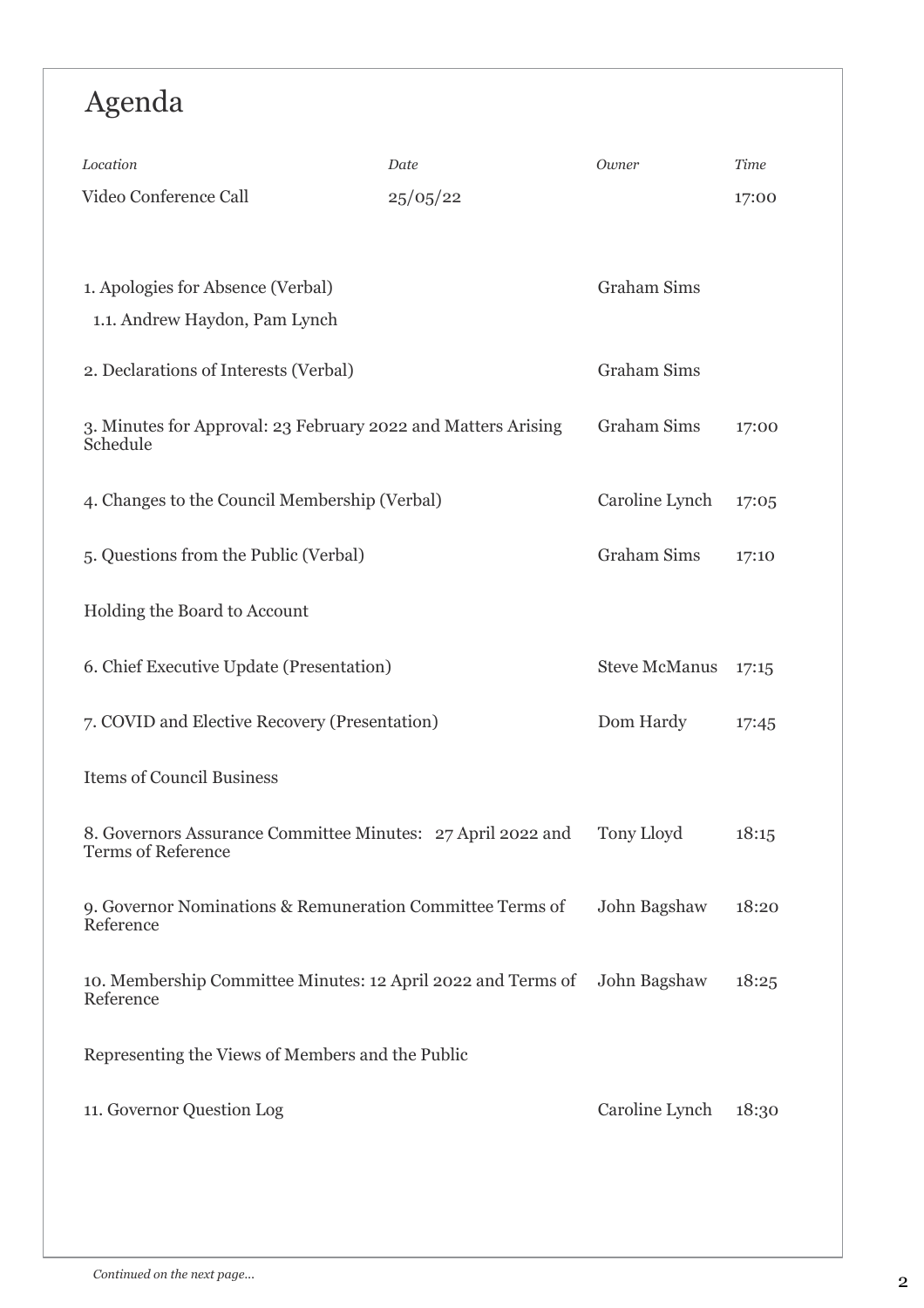# Agenda

| Location                                   | Date     | Owner              | Time  |  |  |
|--------------------------------------------|----------|--------------------|-------|--|--|
| Video Conference Call                      | 25/05/22 |                    | 17:00 |  |  |
|                                            |          |                    |       |  |  |
|                                            |          |                    |       |  |  |
| 12. Questions from the Public (Verbal)     |          | <b>Graham Sims</b> | 18:35 |  |  |
|                                            |          |                    |       |  |  |
| 13. Date of Next Meeting (Verbal)          |          |                    |       |  |  |
| 13.1. Wednesday 28 September 2022 at 17.00 |          |                    |       |  |  |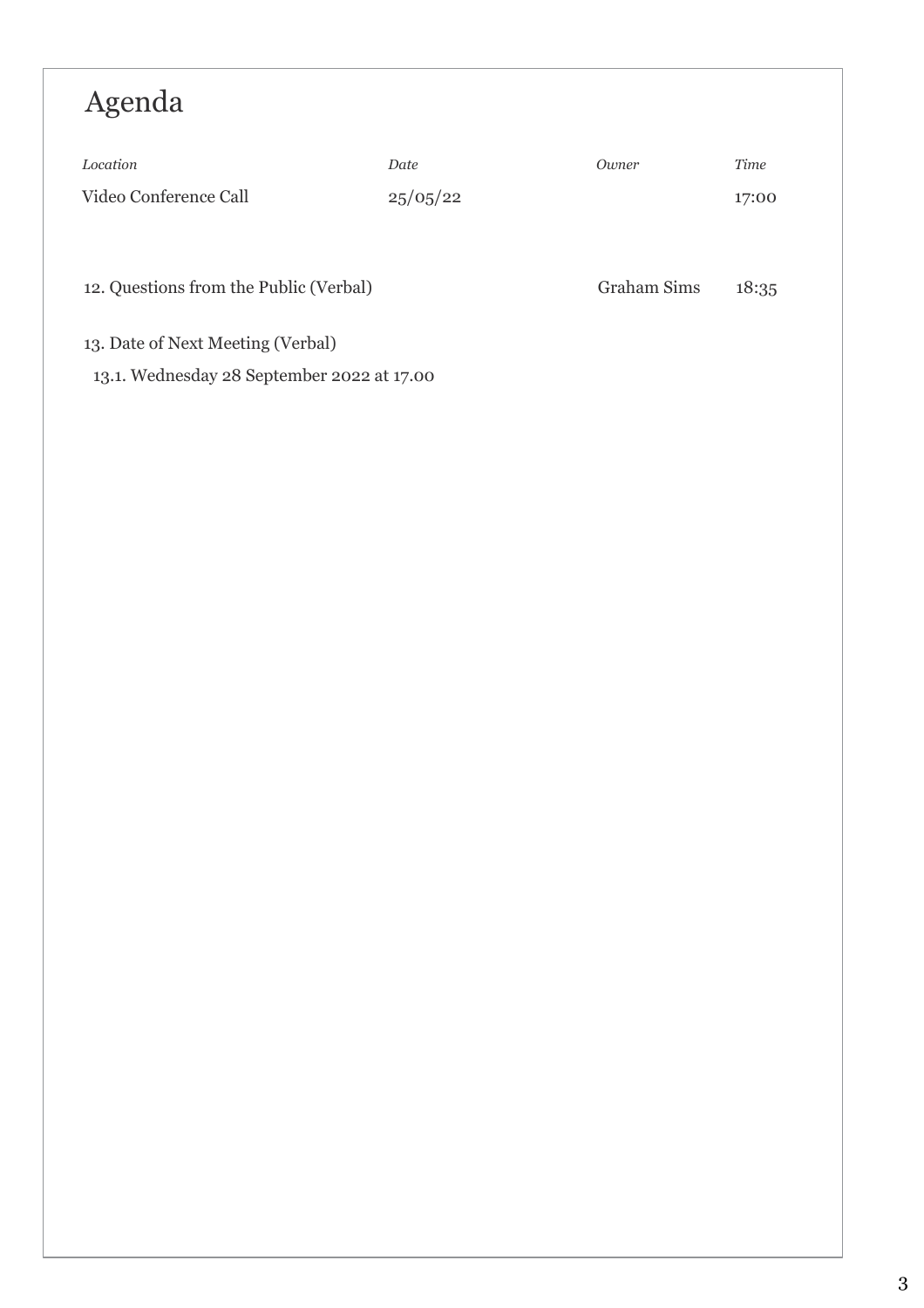**Royal Berkshire NHS Foundation Trust** 

#### <span id="page-3-0"></span>**Minutes**

# Council of Governors

Wednesday 23 February 2022 17.00 – 18.30 Video Conference Call

# **Present**

Mr. Graham Sims (Chair of the Trust) (Chair) Mrs. Pam Lynch (Volunteer Governor)<br>Mr William Murdoch (Public Governor, Sou Mr. Paul Williams (Public Governor, Reading)

#### **In attendance**

Mrs. Caroline Lynch (Trust Secretary)

### **Apologies**

Mr. John Bagshaw (Public Governor, West Berkshire & Borders) Mr. Jonathan Barker (Public Governor, Reading) Mrs. Wendy Bower (Partner Governor, Berkshire West CCG) Cllr. Graham Bridgman (Partner Governor, West Berkshire Council) Mr. Ross Carroll (Public Governor, East Berkshire & Borders) Mr. Martyn Cooper (Public Governor, West Berkshire & Borders) Dr. John Crossman (Staff Governor, Allied Health Professionals/Scientific) Mrs. Alice Gostomski (Public Governor, West Berkshire & Borders) Mr. Tony Lloyd (Public Governor, Wokingham) (Lead Governor) Ms. Sunila Lobo (Public Governor, Reading) Mr. William Murdoch (Public Governor, Southern Oxfordshire)<br>Mr. Brian Painting (Public Governor, Reading) (Public Governor, Reading) Mr. Chris Plumb (Staff Governor, Admin/Management) Mrs. Roberta Stewart (Public Governor, Wokingham) Prof. Carol Wagstaff (Partner Governor, University of Reading)

Mr. Julian Dixon (Non-Executive Director) Mrs. Priva Hunt (Non-Executive Director) Mrs. Sue Hunt (Non-Executive Director) Mrs. Helen Mackenzie (Non-Executive Director) Mr. Steve McManus (Chief Executive Officer) (up to minute 06/22) Mr. John Petitt (Non-Executive Director) Mr. Andrew Statham (Director of Strategy) (up to minute 07/22) Mrs. Hannah Travers (Deputy Trust Secretary)

Cllr. Parry Batth (Partner Governor, Wokingham Borough Council) Cllr. Deborah Edwards (Partner Governor, Reading Borough Council) Mr. Andrew Haydon (Staff Governor, Nursing/Midwifery) Cllr. Clive Jones (Public Governor, Wokingham) Ms. Bet Tickner (Public Governor, Reading)

The Chair highlighted that Dr. Alison Hill, former Non-Executive Director, had passed away following a long-term illness in July 2021. The Council noted the contributions that Alison had made during her tenure as a Non-Executive Director.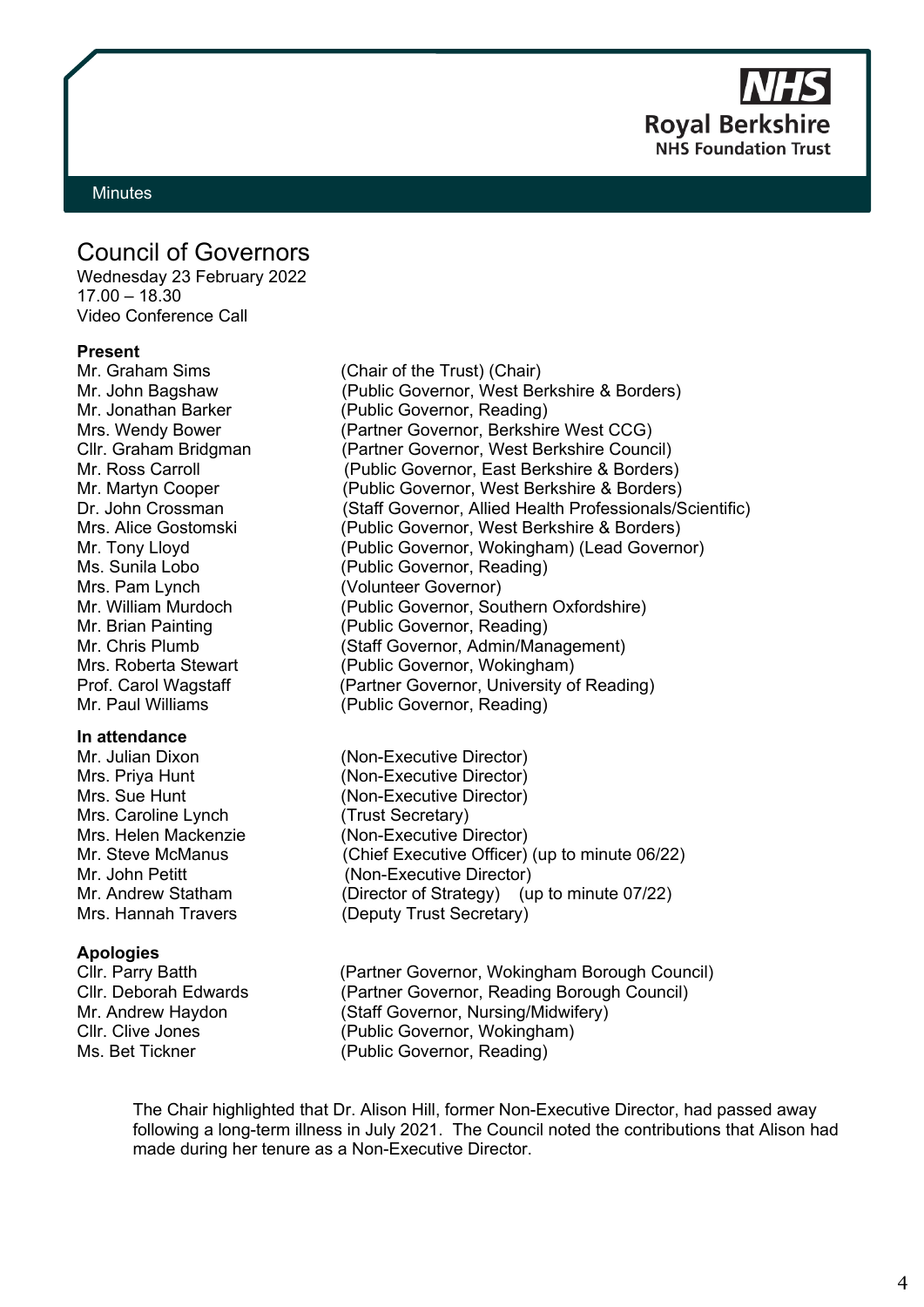#### **01/22 Declarations of Interest**

There were no declarations of interest.

#### **02/22 Minutes for Approval: 24 November 2021 and Matters Arising Schedule.**

The minutes of the meeting held on 24 November 2021 were agreed as a correct record and would be signed by the Chair.

The matters arising schedule was noted.

Minute 56/21: Composition of the Council of Governors: The Trust Secretary highlighted that progression of a Youth Governor had been challenged as staff involved in the process had been responding to clinical pressures during the Winter period. However, this would now be progressed.

### **03/22 Changes to the Council Membership**

The Trust Secretary advised that Jennie Ford, Partner Governor, East Berkshire CCG and Lynda Taylor, Public Governor, Wokingham had stepped down. It was anticipated that elections to fill the seats on the Council of Governors would commence shortly.

# **04/22 Questions from the Public**

There were no public in attendance.

#### **05/22 Chief Executive Update**

The Chief Executive highlighted that Emergency Department (ED) attendance had remained high during January 2022. The number of Covid positive inpatients remained static, currently approximately 90-100 patients. However, Covid was generally not the primary presenting condition. There was also lower acuity and interventions required in comparison to the other waves of Covid. A two-week patient flow programme was undertaken during January 2022 to support patient discharges and elective performance remained strong with minimal operations cancelled.

97.6% of staff had received their first Covid vaccination, 95.2% had received their second dose and 84% had received the booster. 'Vaccination as a condition of redeployment' for mandatory vaccinations had been paused as a consultation was in progress. However, staff continued to be offered Covid vaccinations as well as vaccine education sessions. Flu vaccine compliance was 68.5% and at a higher level than during 2020/21.

The Chief Executive highlighted the first cohort of medical support workers had joined the Trust. These staff had qualifications abroad but were required to undertake additional qualifications and training in the UK. Nick Gallogly, had been appointed as the second Consultant Orthotist in the UK and Ireland and the Portering team shortlisted for two awards in the National Portering Awards. The Trust had received the Veteran Aware Accreditation in recognition of the commitment to support the armed forces community. The draft Green plan has also been launched with a commitment to reduce carbon emissions by 7% each year.

Partnership working had also enabled 315 opthalmology operations to be undertaken within two weeks and 18 tonsillectomies within one day to reduce elective waiting lists. It was anticipated that two MRI scanners would also open at West Berkshire Community Hospital (WBCH) during Autumn 2022.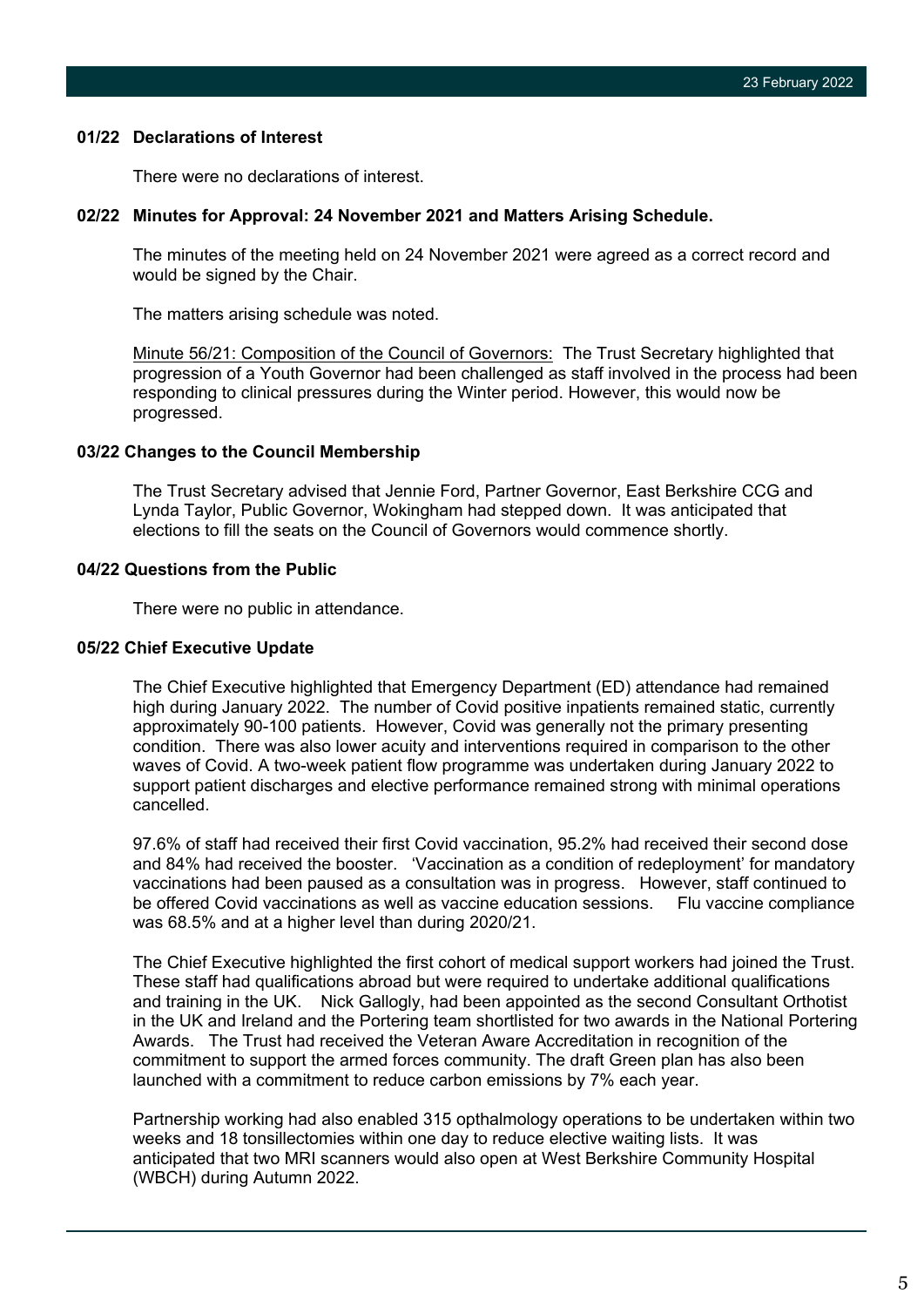In relation to a query on elective waiting lists, the Chief Executive advised that the majority of elective work had continued during Covid and that the private sector had been utilised. Other options such as weekend sessions and partnership working across the system was also being considered. It was anticipated that waiting times for a first appointment would shortly be published on the Trust's website.

The Council discussed anticipated costs for lateral flow tests and the impact on staff testing. The Chief Executive confirmed the Trust would follow national guidance and an update for NHS staff was awaited. Currently staff followed the same process to obtain lateral flow tests as the public. The Partner Governor, University of Reading, praised the guidance provided to staff that had included not being at work if a staff member felt unwell and recommended that learning could be shared with the University. The Committee noted that staff also had access to the Long Covid clinic and additional occupational health support where this was required.

A governor queried whether public perception of primary care appointments not being available was impacting on increased ED attendances. The Chief Executive highlighted ambulatory and minors attendance had increased. However, additional appointments were available in primary care that the public could access and other options were also highlighted. The Council noted that there had been an increase in the 30-50 year age group accessing treatment with long term conditions.

A query was raised on whether specialist MRI appointments were being moved to Bracknell Healthspace. The Chief Executive confirmed that MRI treatment would be available on all sites and work continued to progress this across the system.

In response to a query on whether a family could appoint an independent pathologist to attend an autopsy a response would be sought and included on the governor question log.

**Action: C Lynch**

# **06/22 Operational Plan 2022/23 and Vision 2025 Refresh**

The Director of Strategy provided an overview of the Vision 2025 Refresh. This included the review of changing conditions at a local, regional and national level such as the New Hospital Programme. Learning from the pandemic and celebrating successes would also be included. Engagement had taken place with staff and stakeholders to contribute to the refresh. In addition, supporting strategies would also be reviewed during 2022/23 to support delivery of Vision 2025.

The Council noted that the five strategic objectives had been refreshed to include an additional focus on inclusion and equality, impact on the environment and expansion of partnership working. The five strategic objectives had been updated to:

- providing the highest quality of care for all
- invest in our staff and live out our values
- deliver in partnership
- cultivate innovation and improvement
- achieve long term-sustainability

Metrics and key performance indicators were also being developed and programmes and initiatives would be identified to support progression of the objectives. The Council noted the recommended goals and key performance indicators.

A query was sought on how funding would be devolved to support care closer to home at PLACE. The Director of Strategy advised that it was anticipate this would be discussed with the ICS as 80% was provided at PLACE level.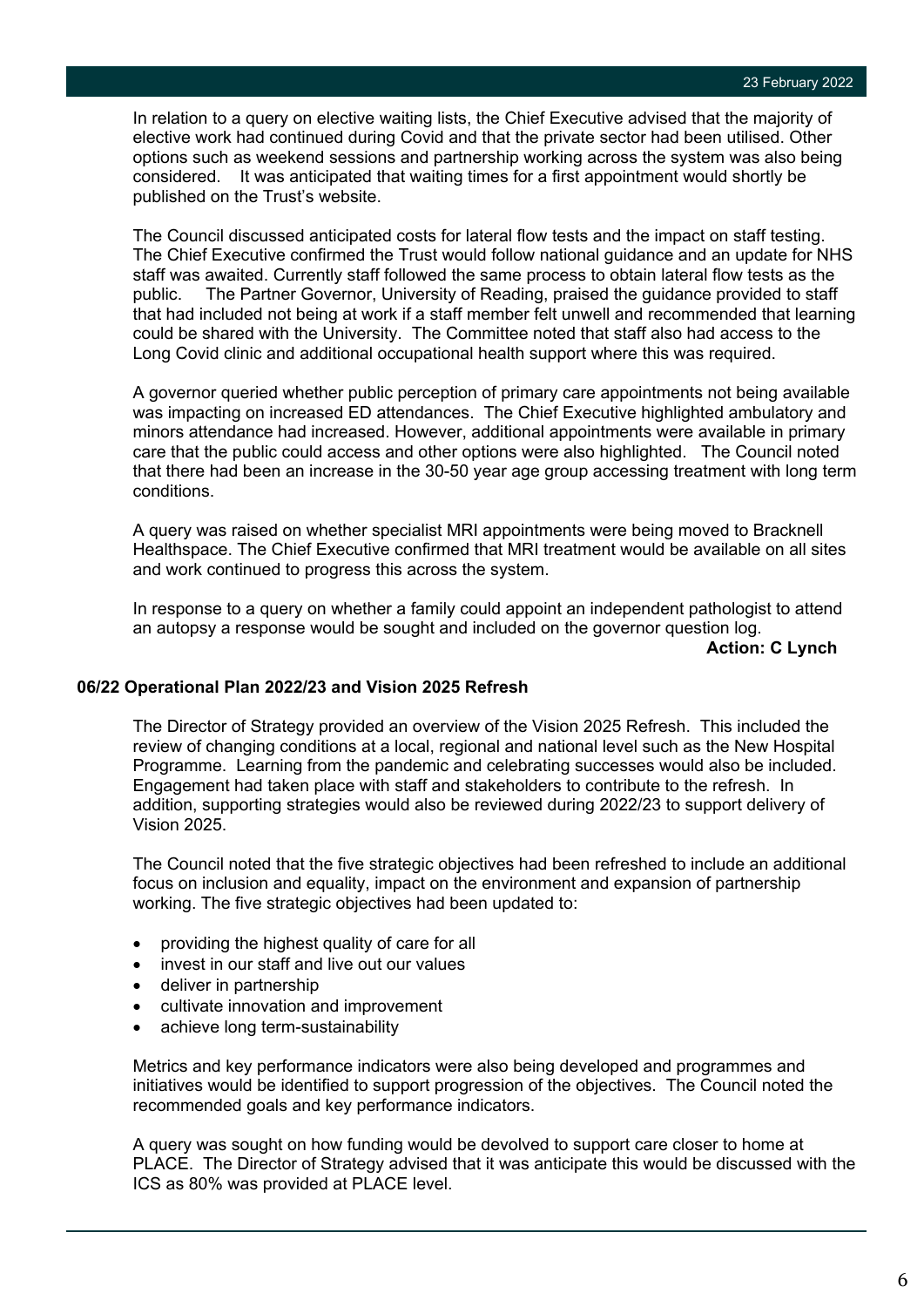In response to a query on health inequalities not being visible within the metrics the Director of Strategy confirmed that there was further work to progress in relation to health inequalities and would require partnership working to support this. However, work was already progressing with Public Health on prevention and inequality programmes over a three year period.

In relation to a query on midwifery and nursing recruitment from abroad the Director of Strategy confirmed that this was endorsed by NHS England/NHS Improvement (NHSE/I) due to national shortages for this workforce.

The Partner Governor, University of Reading, suggested that further work in relation to sustainability could be supported by the Health Innovation Partnership.

The Director of Strategy provided an overview Operating Plan 2022/24 and highlighted guidance from NHSE/I had advised that trusts contribute towards an ICS Operating plan instead of individual Operating plans. Key priorities from NHSE/I had been recommended for the ICS during 2022/23. Elective care had detailed information as to expectations of the individual organisations as well as the system. However, the remainder of the priorities were aspirations and expectations to improve outcomes, experience and staff satisfaction and value. Some of the priorities had included investing in the workforce and developing population health management, prevention and addressing health inequalities.

The Council noted that Trust priorities would support the national recommendations and the ICS. This included continued elective recovery and patient flow and enhanced safety culture, maintaining staff health and wellbeing and refresh of the people strategy. In addition, collaborative work with Primary Care Networks and the University of Reading, identifying health inequalities and strengthening capacity to improve with continuous Quality improvement workstreams. Delivering a break even financial outcome, investing £28m in the capital programme and the approach to delivery net zero targets would also be a priority.

#### **07/22 Governors Assurance Committee Minutes: 26 January 2022**

The Lead Governor provided an overview of the meeting on the 26 January 2022. It was recommended that governors should seek assurance on items included in the Board-sub Committee minutes in future meetings in order to enable the Council to hold the Non-Executive Directors to account for the performance of the Board.

The Chair of the Trust highlighted that it was anticipated that physical meetings would be reinstated from May 2022 but would include the option to attend virtually.

#### **08/22 Governance Handbook**

The Trust Secretary provided an update on the Governance Handbook that was submitted to the Council bi-annually. The Trust Secretary highlighted that the contents of the handbook related to local arrangements for the Trust. A minor update had been made to the handbook in relation to the timeframe on despatching agendas.

#### **09/22 Council Attendance 2021**

The Trust Secretary introduced the Council Attendance for 2021 and advised that the Council of Governors attendance was included in the Annual Report.

It was agreed that any queries in relation to attendance would be sent to the Deputy Trust Secretary. **Action: All**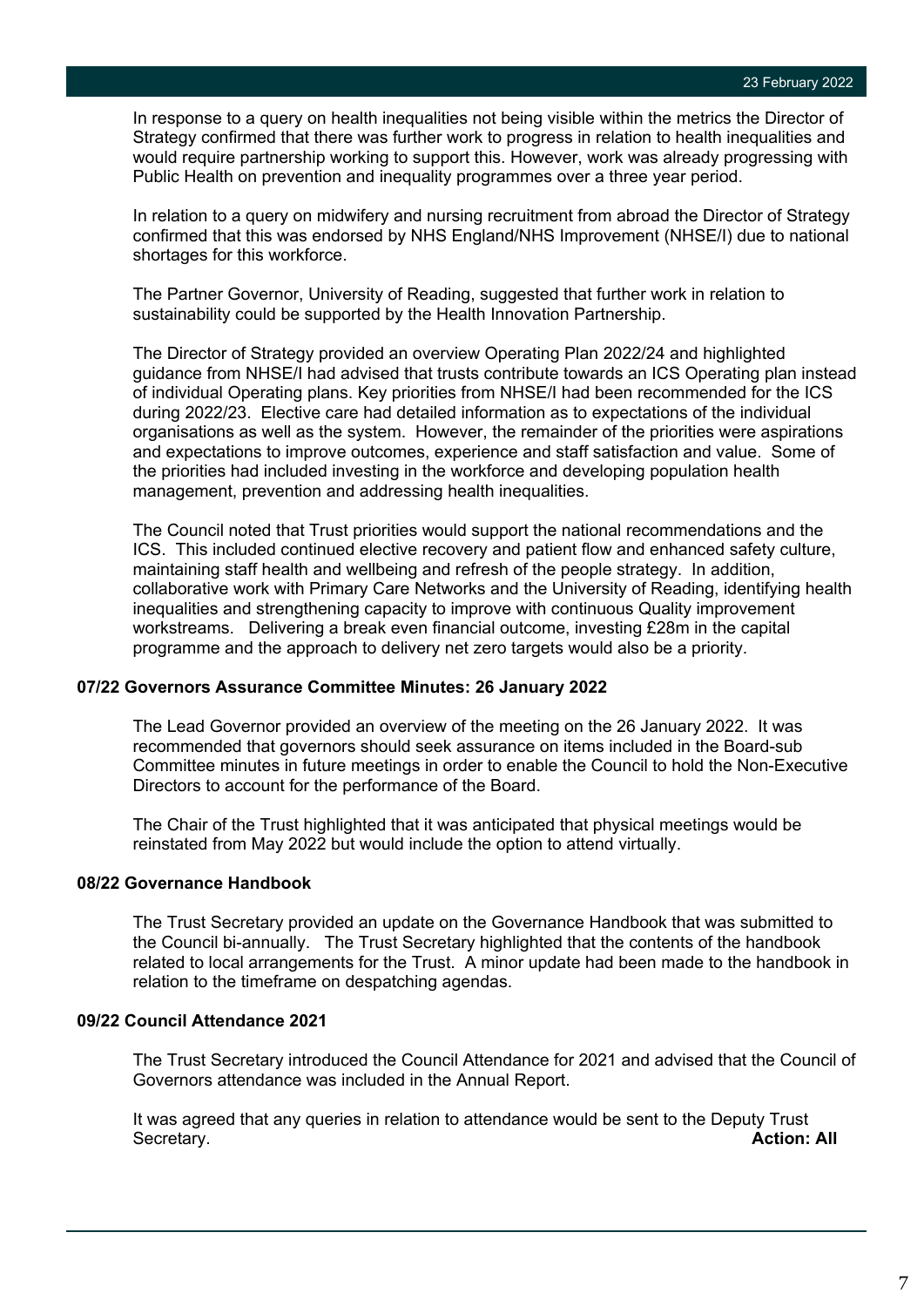#### **10/22 Governor Question Log**

The Council noted the Governor Question log. One response had been provided since the previous meeting. The Chair encouraged governors to use the question log and highlighted that responses would be provided within 28 days.

The Deputy Trust Secretary would circulate the link for the governor question log on the Trust website. **Action: H Travers Action: H Travers** 

The Committee noted that work was on-going to progress a membership registration form on the Trust's website as potential members were currently required to contact the Corporate Governance team.

The Committee noted that an error had been highlighted on the meeting calendar and it was<br>agreed that this would be reviewed and circulated to the Council. **Action: H Travers** agreed that this would be reviewed and circulated to the Council.

# **11/22 Questions from the Public**

There were no public in attendance.

### **12/22 Date of Next Meeting**

It was agreed that the next meeting would take place on Wednesday, 25 May 2022 at 17.00

# **SIGNED:**

**DATE:**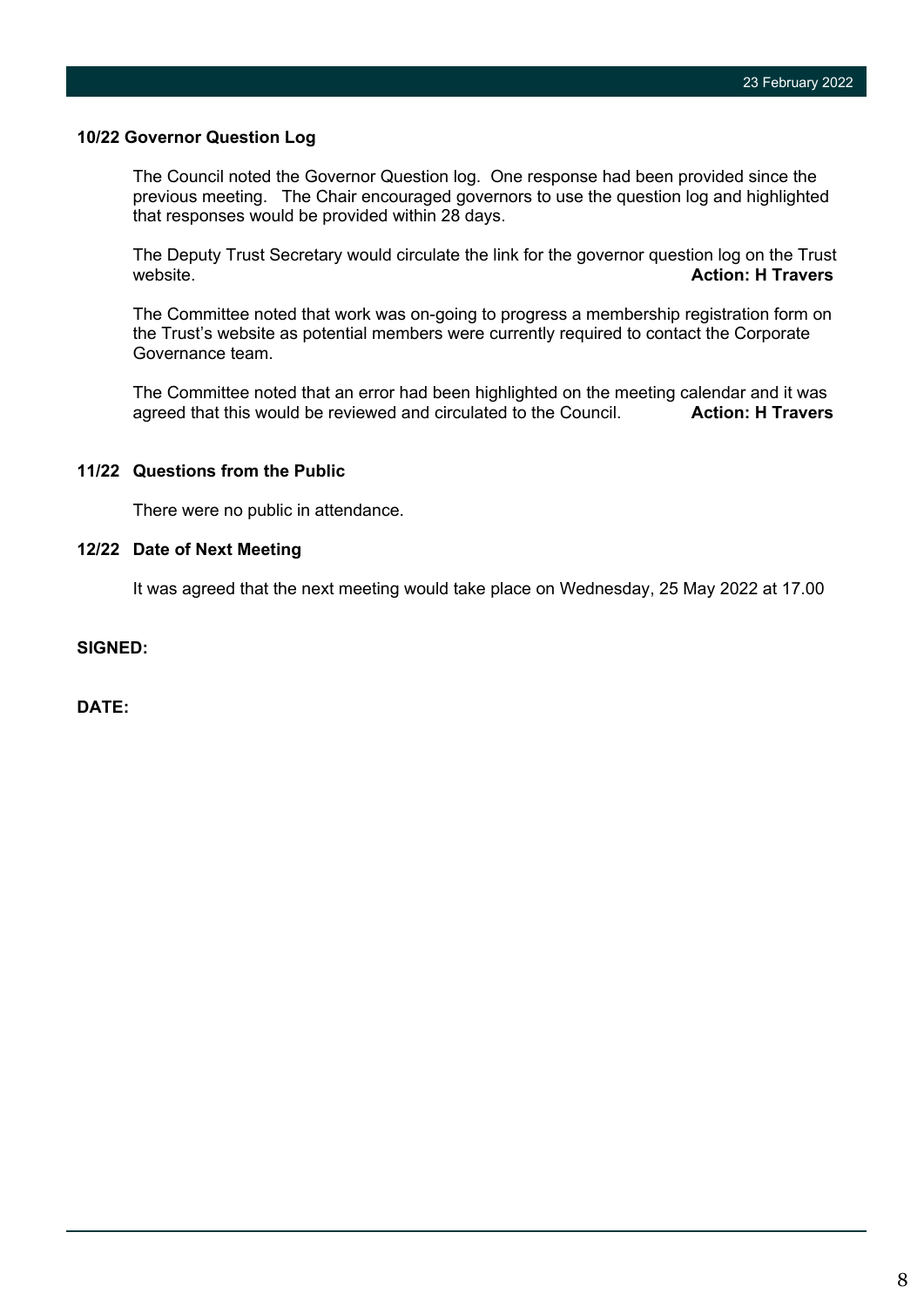| <b>Date</b>         | <b>Minute</b><br><b>Ref</b> | <b>Subject</b>                    | <b>Matter Arising</b>                                                                                                                                                                   | Owner     | <b>Update</b>                                                       |
|---------------------|-----------------------------|-----------------------------------|-----------------------------------------------------------------------------------------------------------------------------------------------------------------------------------------|-----------|---------------------------------------------------------------------|
| 23 February<br>2022 | 05/22                       | <b>Chief Executive</b><br>Update  | In response to a query on whether a family could<br>appoint an independent pathologist to attend an<br>autopsy a response would be sought and<br>included on the governor question log. | C Lynch   | Item included on the question log.                                  |
| 23 February<br>2022 | 09/22                       | <b>Council Attendance</b><br>2021 | It was agreed that any queries in relation to<br>attendance would be sent to the Deputy Trust<br>Secretary.                                                                             | All       | No queries have been received in<br>relation to attendance records. |
| 23 February<br>2022 | 10/22                       | <b>Governor Question</b><br>Log   | The Deputy Trust Secretary would circulate the<br>link for the governor question log on the Trust<br>website.                                                                           | H Travers | Completed.                                                          |
|                     |                             |                                   | The Committee noted that an error had been<br>highlighted on the meeting calendar and it was<br>agreed that this would be reviewed and circulated<br>to the Council.                    | H Travers | Completed.                                                          |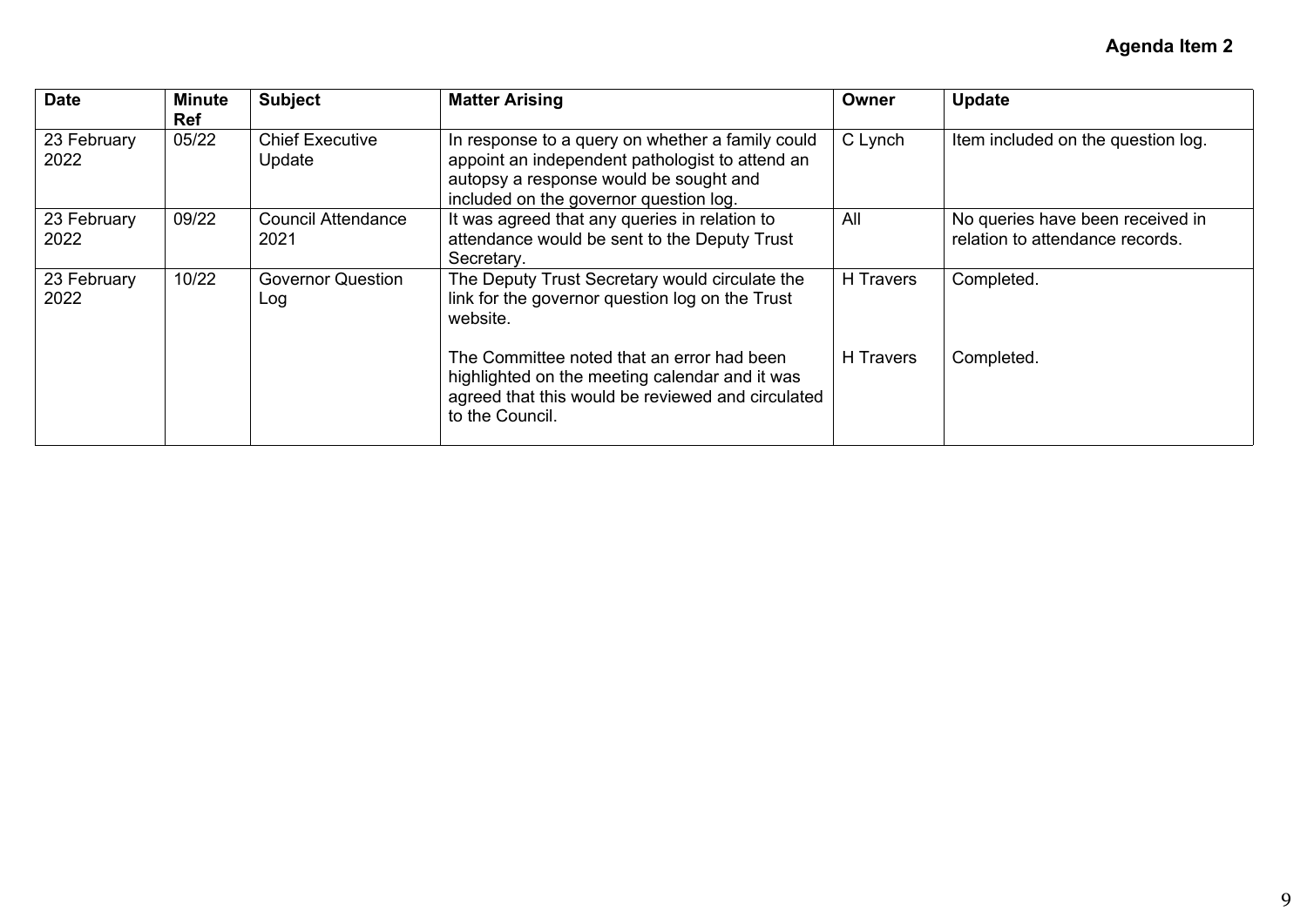**Roval Berkshi NHS Foundation Trust** 

# <span id="page-9-0"></span>**Minutes**

# Governors Assurance Committee

Wednesday 27 April 2022 17.00 – 18.50 Video Conference Call

#### **Present**

Mr. Tony Lloyd (Public Governor, Wokingham) (Lead Governor) (Chair)

#### **In attendance**

Mr. Graham Sims (Chair)<br>Dr. Bal Bahia (Non-E Mrs. Caroline Lynch (Trust Secretary)

Mr. John Bagshaw (Public Governor, West Berkshire & Borders) Mr. Jonathan Barker (Public Governor, Reading) Ms. Wendy Bower (Partner Governor, Berkshire West CCG) Mr. John Crossman (Staff Governor, Allied Health Professionals/Scientific)<br>Cllr. Clive Jones (Public Governor, Wokingham) (Public Governor, Wokingham) Dr. Sunila Lobo (Public Governor, Reading) Mr. William Murdoch (Public Governor, Southern Oxfordshire) Mr. Brian Painting (Public Governor, Reading) Mr. Christopher Plumb (Staff Governor, Admin & Management) Ms. Roberta Stewart (Public Governor, Wokingham)<br>Ms. Bet Tickner (Public Governor, Reading) (Public Governor, Reading) Mr. Paul Williams (Public Governor, Reading)

(Non-Executive Director) Mr. Julian Dixon (Non-Executive Director) Mrs. Sue Hunt (Non-Executive Director) Mrs. Priya Hunt (Non-Executive Director) Mrs. Helen Mackenzie (Non-Executive Director)<br>Mr. Peter Milhofer (Non-Executive Director) (Non-Executive Director) Mr. John Petitt (Non-Executive Director) Mrs. Hannah Travers (Deputy Trust Secretary)

### **Apologies**

Mr. Graham Bridgman (Partner Governor, West Berkshire Council)<br>Cllr. Deborah Edwards (Partner Governor, Reading Borough Counc (Partner Governor, Reading Borough Council)

### **07/22 Declaration of Interests**

There were no declarations of interests.

### **08/22 Minutes for Approval: 26 January 2022 and Matters Arising Schedule**

The minutes of the meeting held on 26 January 2022 were agreed as a correct record and would be signed by the Chair.

The Committee noted the matters arising updates. All actions had been completed.

Minute 05/22: Group Discussion Feedback: The Chair of the Quality Committee provided an update on multiple letters received by a patient following a change to their appointment time.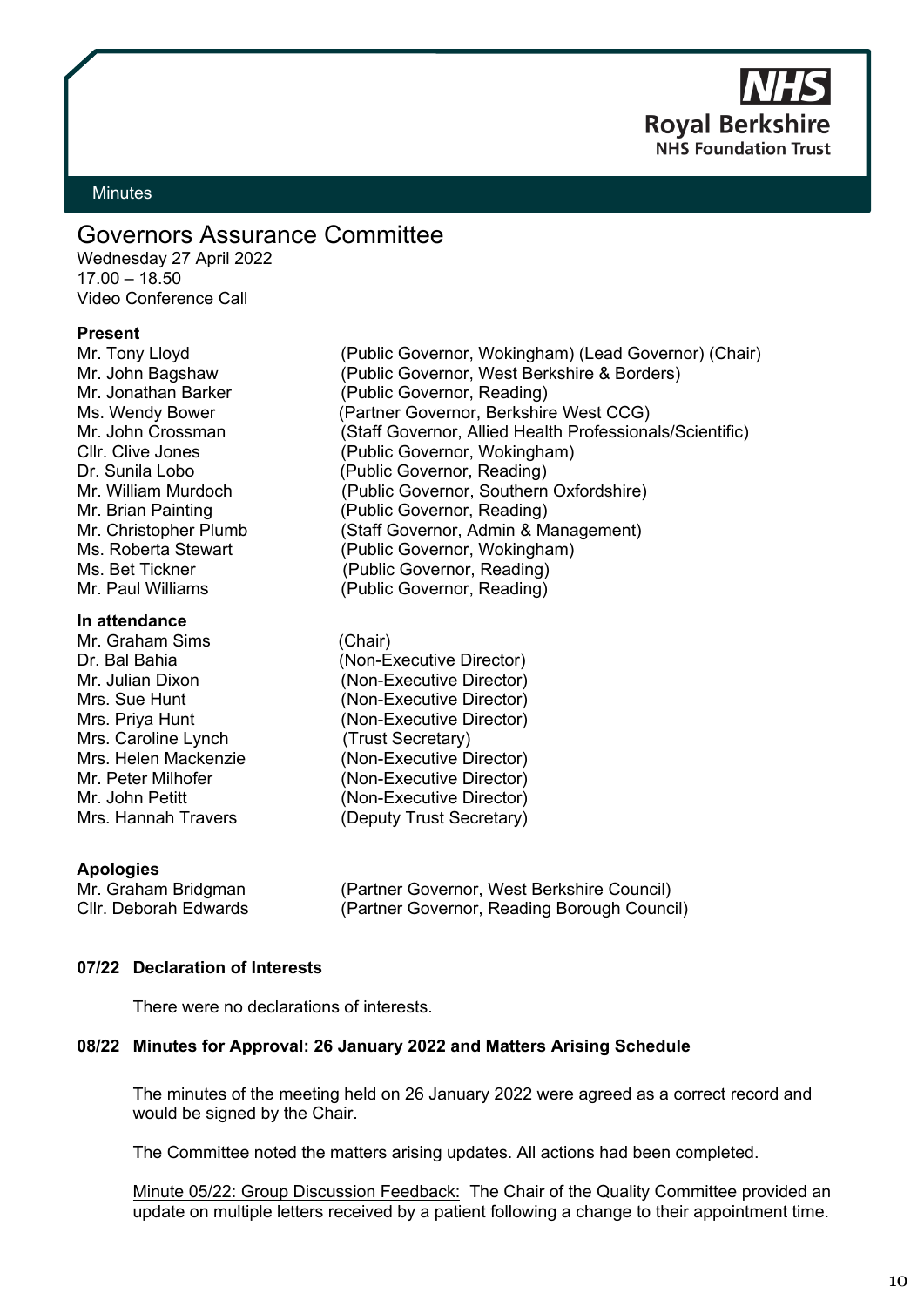These mainly related to ophthalmology and orthopaedic as these were high volume services. The Chair recommended that a final response was provided to the Committee to confirm whether any further issues had arisen related to administration of appointment letters.

**Action: G Sims**

# **09/22 Chair Update**

The Chair welcomed Peter Milhofer as Non Executive Director to the Trust and highlighted that John Petitt's term of office would end in May 2022.

The Chair advised that there were 125 inpatients with Covid, of which 2 were in ICU and figures were continuing to decrease. Covid was also not the presenting issue for the majority of patients. Infection prevention and social distancing measures had been reduced and visitor restrictions had been relaxed. The Chair highlighted there was a sustained increase in attendance to A&E and this was a national issue.

The Chair provided an overview on the Buckinghamshire, Oxfordshire and Berkshire Integrated Care System (BOB ICS). The BOB ICS would become a statutory entity from 1 July 2022 and members of the Board had now been appointed. Nominations were being sought for three remaining positions and that Chair confirmed that the Trust would put forward a nomination.

The Chair provided an overview of the Continuous Quality Improvement (CQI) programme that had been approved by the Board. The Committee noted that this would review and identify processes of improvement.

The Chair provided an overview on the 2021/22 Capital programme and highlighted that the Capital programme of £29m for 2022/23 had been approved. The Committee noted that further updates were still awaited on the Building Berkshire Together programme.

The Chair highlighted that face to face meetings would be scheduled from May 2022.

### **10/22 Member Issue and Feedback**

The Committee discussed a fault with departmental telephone systems. The Trust Secretary advised this had been an intermittent fault. However, incoming phone calls continued to be received by switchboard and this had been highlighted on the Trust website. The Committee noted that virtual appointments had not been impacted and were not linked to the telephone system. The Chair of the Trust confirmed that an update to the telephone system had been included in the digital strategy four year plan.

### **11/22 Group Discussion Feedback**

The Committee separated into two groups, chaired by Sunila Lobo and Paul Williams to discuss recent Board sub committees and gain assurance.

Feedback from the discussions included:

- The group had discussed the increased numbers of attendees to A&E and whether the Trust should plan for the increases on an ongoing basis.
- The group had discussed the benefits and disadvantages of the Continuous Quality Improvement programme
- The group had discussed staff non-compliance with Mandatory and Statutory Training (MAST) and that training had been paused during Covid. However, the Non-Executive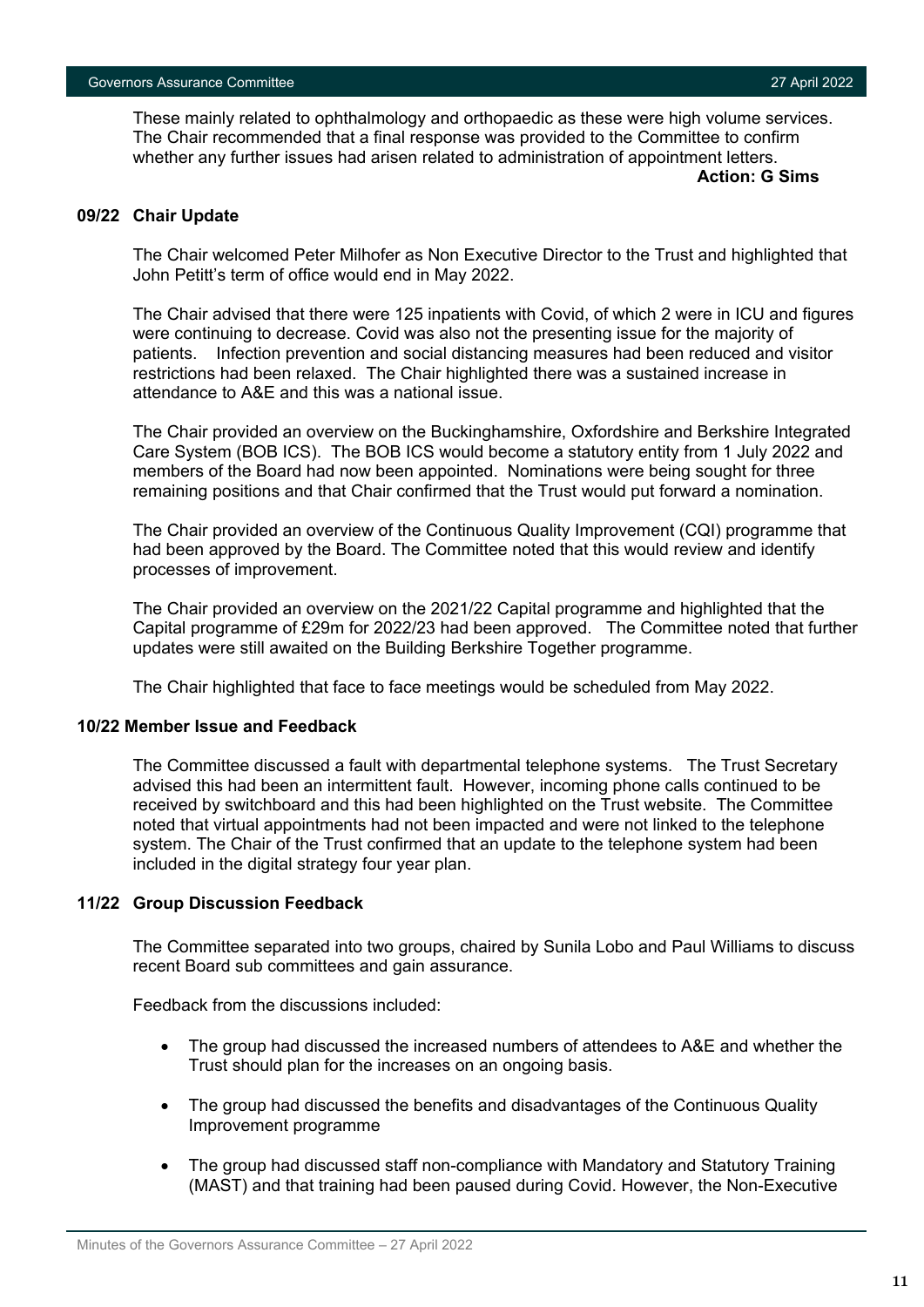Directors had advised that there was now a good focus on MAST compliance and this was monitored at the Workforce Committee.

- The group had discussed the anticipated reasons for the increase in staff to staff verbal aggression and noted that the Trust had refreshed the Behaviours Framework to highlight acceptable values and behaviours.
- Staff Health & Wellbeing continued to be a priority that included supporting staff with long Covid to return to work
- The group had discussed the recruitment of junior midwifes and time required to support their development.
- The Chair of the Audit & Risk Committee had provided an overview of the Corporate Risk Register high risk items that were reviewed in detail at the Committee. Cyber security was also discussed at every meeting.
- The group had sought clarity on whether Non-Executive Directors were assured on the 80% compliance with the Ockenden report. The Chair of the Quality Committee confirmed that good assurance had been received on the Ockenden report and mitigations had been put into place for any gaps in compliance. Maternity updates were also provided monthly to the Board.
- The group had sought clarity on the Patients & Liaison Service (PALs) processes. The Trust Secretary advised that staff turnover had impacted on response times and this had been discussed at the Board. It was agreed that an update on PALs response times would be included on the governor question log. **Action: C Lynch**
- The group had discussed the increase in single tender contracts during Covid and that this was monitored at the Audit & Risk Committee. Non NHS-debt was also reviewed and the Chair of the Audit & Risk Committee advised that there were good controls in place.

# **12/22 Terms of Reference**

The Committee received the terms of reference that were due for review as part of the annual cycle. One amendment had been proposed to amend the quorum to five governors, of which three would be public governors.

The Committee agreed that a recommendation should be submitted to the Council to approve the terms of reference. **Action: T Lloyd**

### **13/22 Date of Next Meeting**

It was agreed that the next meeting would be held on Wednesday 29 June 2022 at 17.00

**SIGNED:**

**DATE:**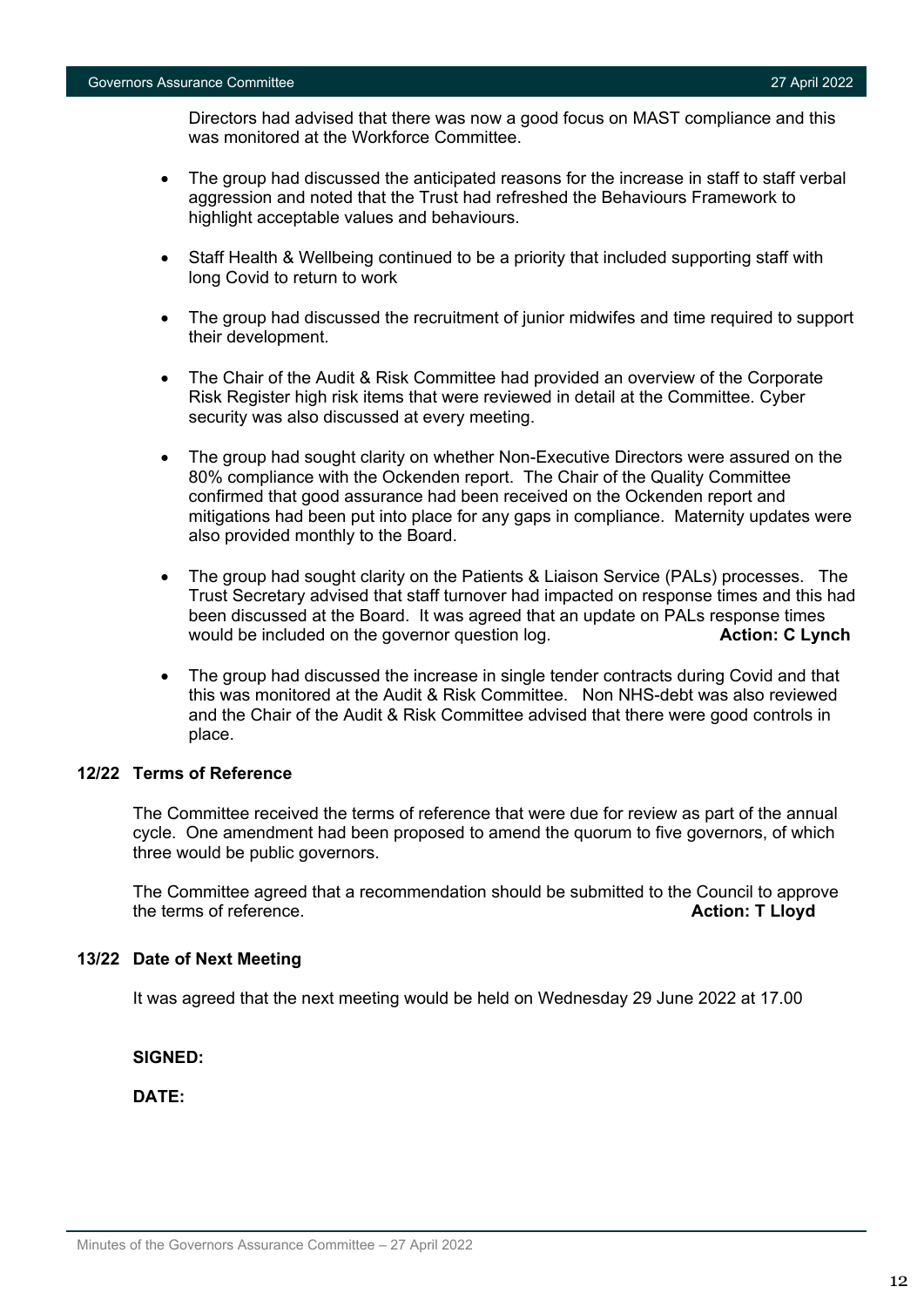# **Governors Assurance Committee**

# **Terms of Reference**

# **Role of the Committee**

The Committee will provide assurance to the Council of Governors in respect of the performance of the Board, bringing to the attention of the Council, in particular, any matters likely to impact on

- patient safety, clinical outcomes and patient and staff experience
- delivery of the annual plan performance targets

The Committee will carry out this role through the review of financial, business, clinical and workforce assurance information submitted to the Board and from receiving responses from the Non-Executive Directors on matters of interest or concern. The Board Committees include:

- Audit and Risk Committee
- Finance and Investment Committee
- Quality Committee
- Workforce Committee

# **Composition**

The Committee membership will comprise any Governor wishing to serve. The Committee will be chaired by any Governor wishing to serve.The Chair of the Committee will be subject to annual appointment.

All Non-Executive Directors will attend meetings.

The Trust Secretary, or their nominee, will act as secretary to the Committee.

The Committee will meet four times per year.

# **Quorum**

The quorum of the Committee will be five members (one three of whom must be a public Governors).

# **Duties**

The Committee will review assurance documents and information submitted to the Board and bring appropriate matters to the attention of the Council. The work of the Committee will be kept under review by the Council of Governors.

1. The Committee will review the financial, business, clinical and workforce assurance information submitted to the Board, and bring significant matters of interest or concern, and the Non-Executive's response, to the attention of the Council of Governors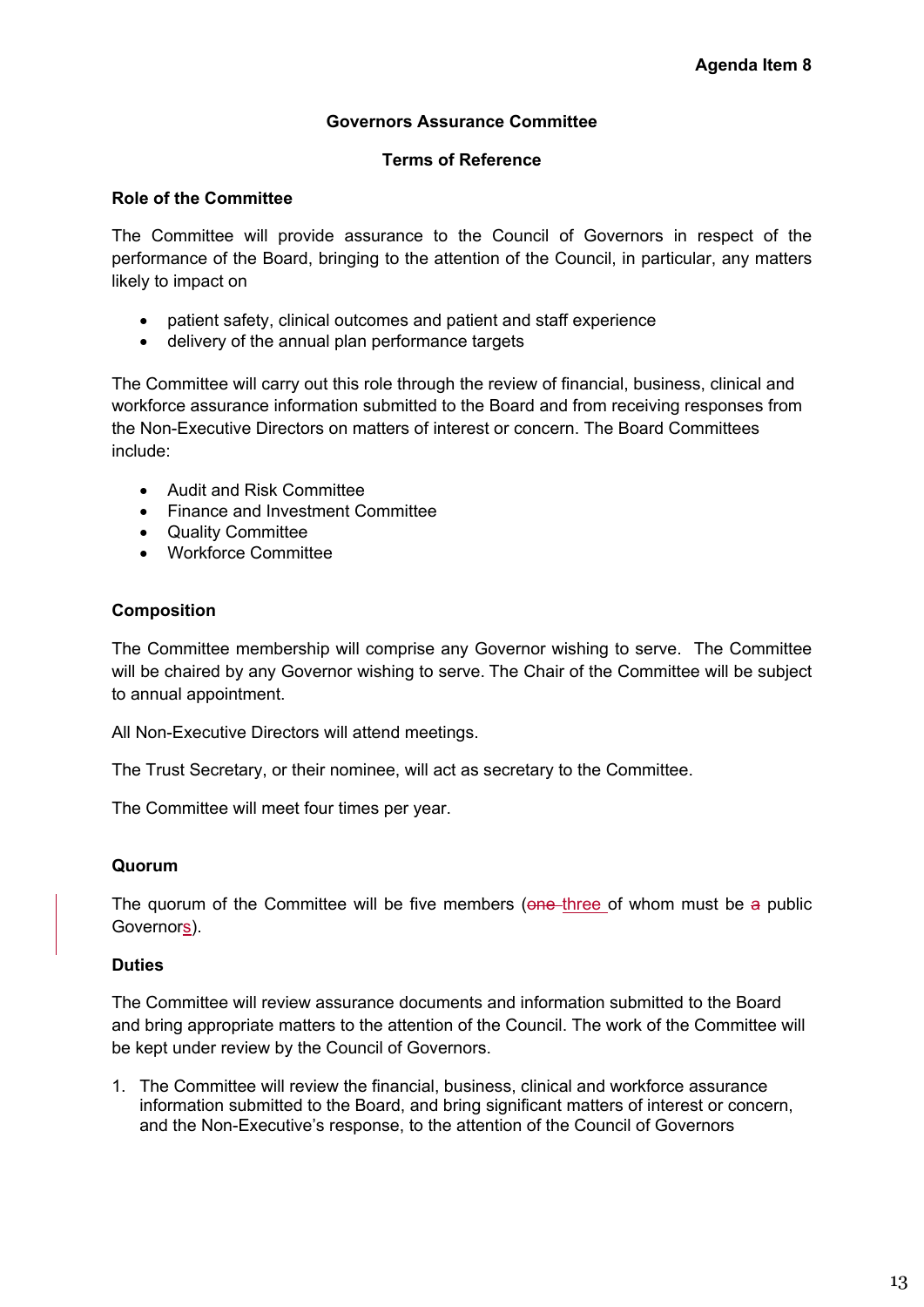- 2. The Committee will satisfy itself that the Board is reviewing, in a timely manner, appropriate financial, business and clinical information
- 3. The Committee will keep under review a range of assurance information submitted to the Board including, as required
	- Minutes of the Audit & Risk Committee
	- Minutes of the Finance & Resources Committee
	- Minutes of the Quality Committee
	- Minutes of the Workforce Committee
- 4. Governors will be provided the opportunity to highlight any member and public issues raised by constituents to Non-Executive Directors.

# **Reporting**

The minutes of Committee meetings will be formally recorded and submitted to the Council of Governors.

The Committee will review these terms of reference on an annual basis and report to the Council of Governors accordingly.

Reviewed by the Committee: 27 April 2022

Approved by the Council: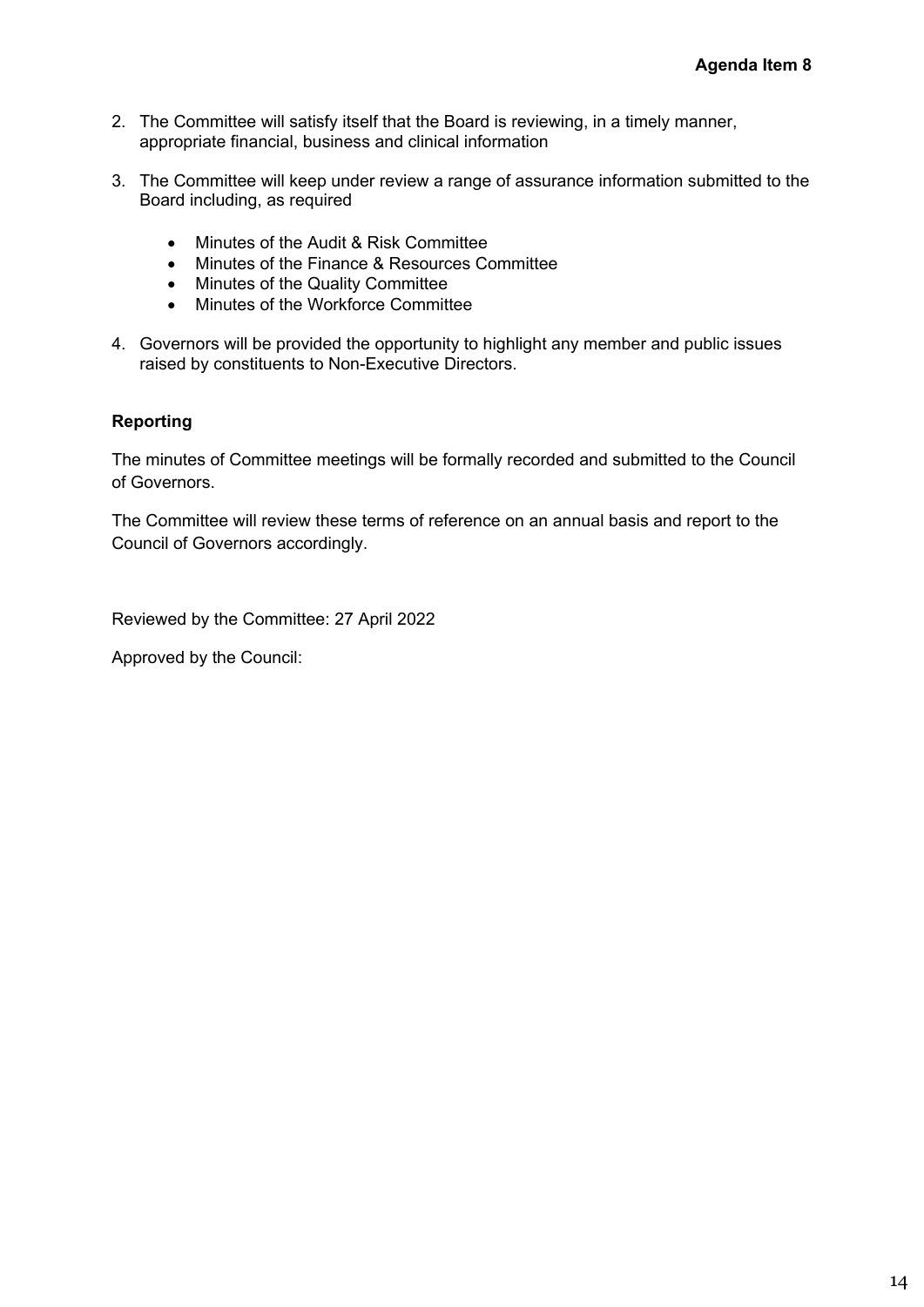# **Agenda Item 9**

# **Council Nominations and Remuneration Committee**

# **Terms of Reference**

# <span id="page-14-0"></span>**Role of the Committee**

The Committee will oversee the development, implementation and review of the policy for the composition of Non-Executive Directors and the policy for the composition of Governors.

The Committee will made recommendations to the Council on the appointment of Non-Executive Directors

The Committee will recommend to the Council of Governors the terms and conditions, including remuneration and allowances, of Non-Executive Directors.

The Committee will oversee the appraisal process for the Chair of the Trust and Non-Executive Directors.

Review protocols for the approval of Chief Executive, appraisal of the Chair of the Trust and Non Executive Directors and appointment of Non-Executive Directors.

# **Composition**

The Committee will be chaired by the Lead Governor.

The Committee will comprise any Governor wishing to serve.

In discharging its remuneration duties, the Chief Executive of the Trust will be entitled to attend meetings, unless the Committee decides otherwise, and the Committee will be required to take account of the Chief Executive's views.

The Chief People Officer and the Trust Secretary will be in attendance to advise the Committee as appropriate.

The Committee will also be expected to seek the advice of external advisors when appropriate, as defined in the Constitution, when determining the remuneration policy for Non-Executive Directors.

Members and advisers will be required to make known any knowledge of candidates being considered for appointment.

### **Quorum**

The quorum will be five members, three of whom must be public Governors.

### **Remuneration Duties**

The Committee will make recommendations to the Council of Governors on the following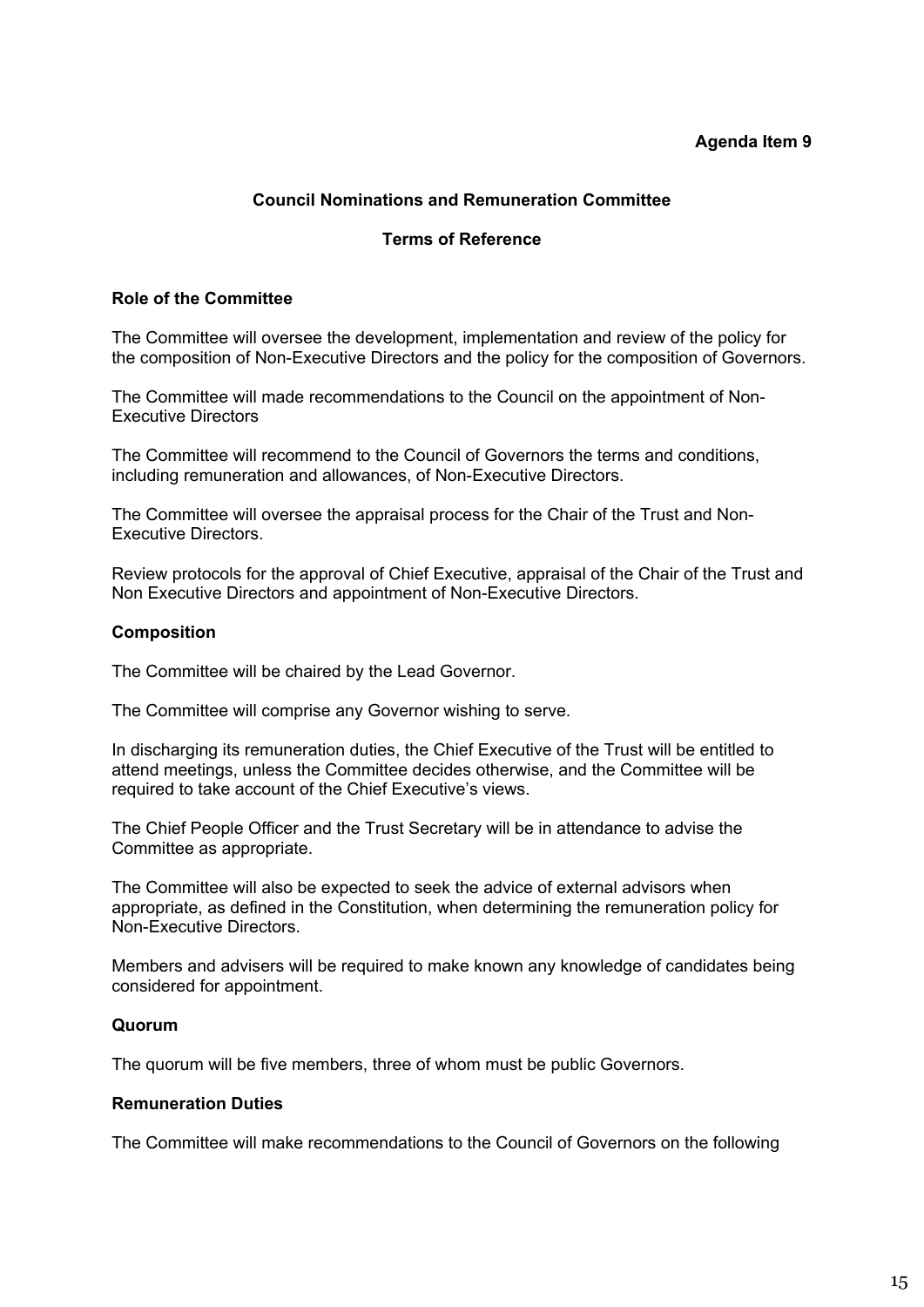- 1. To develop, seeking the advice and recommendations of the Chief Executive, mechanisms to ensure that the Committee and the Council in general is informed of the up to date position on Non-Executive Director remuneration in the public and private sectors, in particular the practice in Foundation Trusts
- 2. To recommend an overall remuneration and terms of service policy for the Non-Executive Directors, taking into account the advice of the Chairman (other than in respect of their own remuneration), Chief Executive and external advisors to the Committee.
- 3. To recommend levels and terms of service for individual Non-Executive Directors, taking into account the overall policy established by the Trust

# **Nomination Duties**

- 1. To establish and keep under annual review a policy for the composition of Non-Executive Directors, which takes account of the strategic needs of the Trust and the balance of the Board, and the membership strategy
- 2. To consider, and reflect in its deliberations, advice and recommendations from the Board on the skills and experience required in any Non-Executive Director appointment
- 3. To identify, taking account of the skill needs and balance of the Board, appropriate candidates for appointment as Non-Executive Directors. In doing so, the Committee will seek the advice of the Chair of the Trust (or the Deputy Chair in the case of appointing the Chair of the Trust, unless the Deputy is seeking appointment as Chair of the Trust) and the Board throughout the process
- 4. To establish and keep under annual review a policy for the composition of the Council of Governors, which takes account of the membership strategy
- 5. To oversee the process for the appraisal of the Chair of the Trust and Non-Executive Directors as set out in the protocol agreed between the Board of Directors and Council of Governors
- 6. To keep under review the protocol for the appraisal of the Chair of the Trust and Nonexecutive Directors.
- 7. Act on behalf of the Council in the arrangements agreed with the Board for the appointment of a Chief Executive.
- 8. Keep under review the protocol for the appointment of a Chief Executive.

# **Process**

In making recommendations for the appointment of Non-Executive Directors, the following process, prescribed by the Constitution, must be followed

> • The Council of Governors will maintain a policy for the composition of the Non-executive Directors which takes account of the membership strategy, and which they shall review from time to time and not less than every three years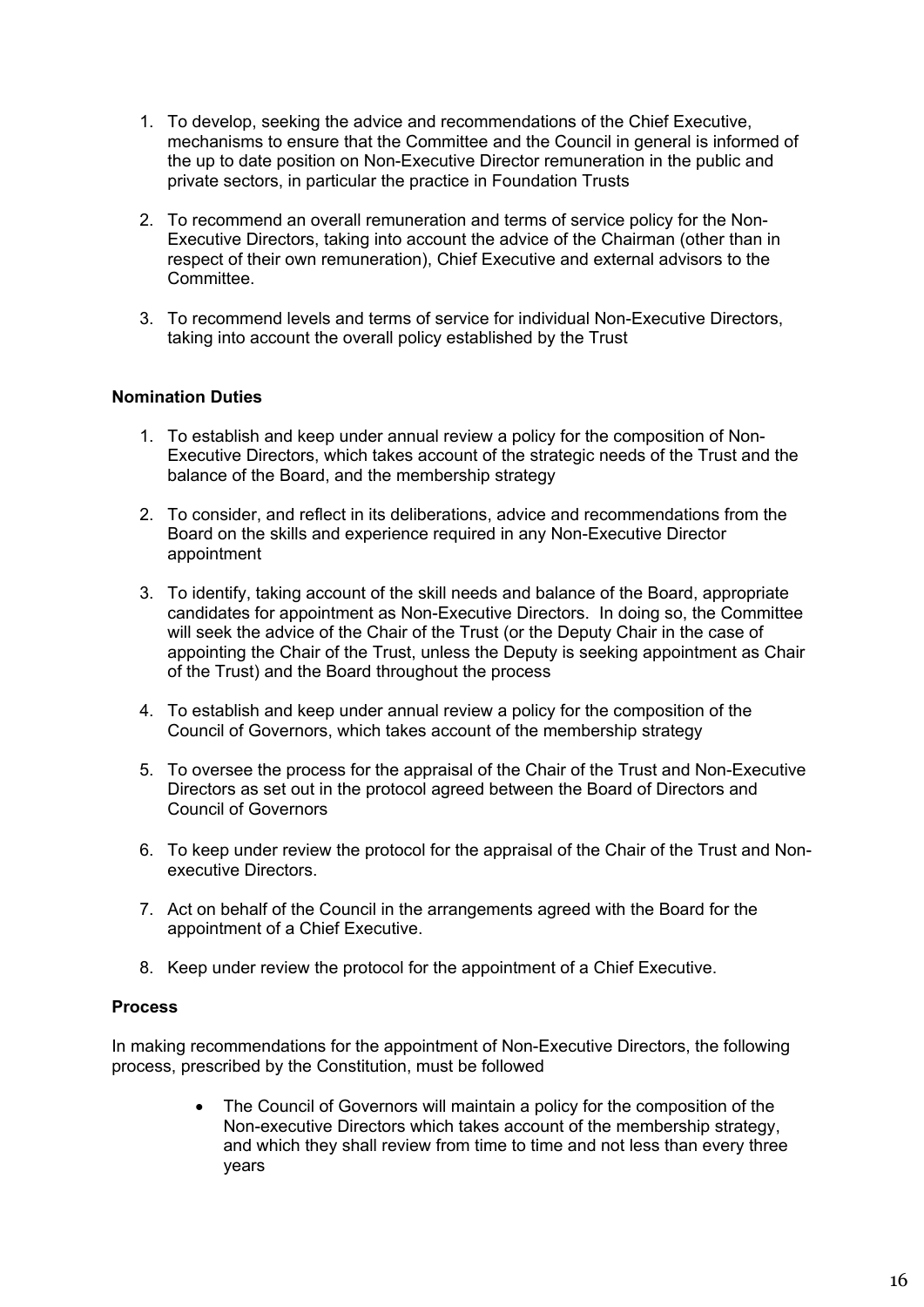- The Chair of the Trust (or in the case of the appointment of the Chair of the Trust, the Deputy Chair), or Vice Chair of the Council of Governors, two Governors and the Chief Executive will work with an independent advisor to identify the skills and experience required for Non-Executive Directors
- Appropriate candidates will be identified by the Governor Nominations & Remuneration Committee which will include the Chair of the Trust (or Deputy Chair (unless they are standing for appointment, in which case another Non-Executive Director, when a Chair is being appointed) and at least one elected Governor and one appointed Governor. The Nominations & Remuneration Committee will take account of the policy maintained by the Council of Governors and the skills and the experience required. The Chief Executive will be entitled to attend meetings of the Nominations & Remuneration Committee unless the Committee decides otherwise and the Committee shall take into account the Chief Executive's views

# **Review**

The Committee will review these terms of reference annually, making recommendations to the Council of Governors as appropriate.

Approved by the Committee: 7 April 2022

Approved by the Council: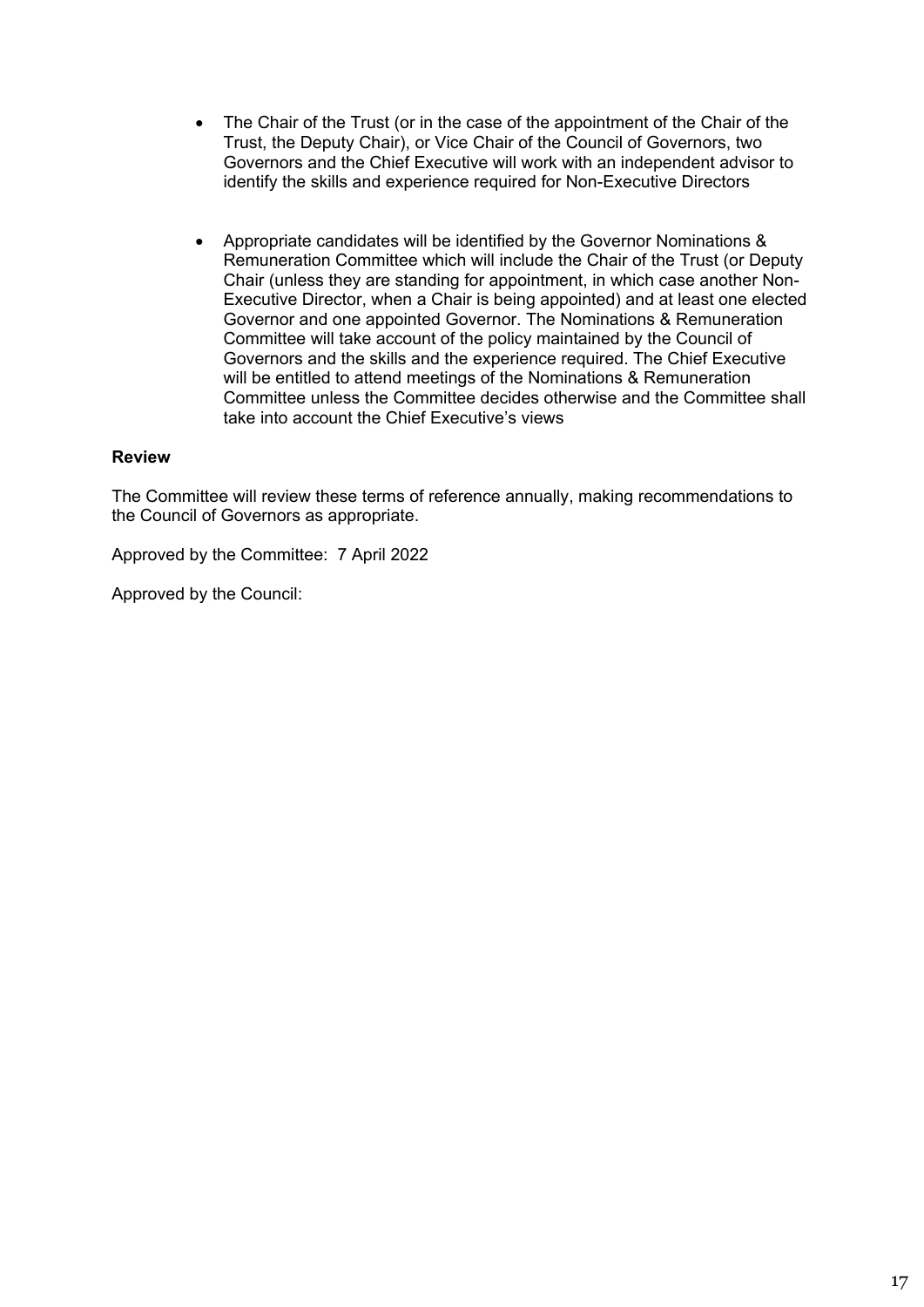**Royal Berkshire NHS Foundation Trust** 

# <span id="page-17-0"></span>**Minutes**

# Membership Committee

Tuesday 12 April 2022  $17.30 - 18.50$ Video Conference Call

### **Present**

Ms. Pam Lynch (Volunteer Governor)

#### **In attendance**

Mrs. Caroline Lynch (Trust Secretary)

**Apologies**

Mr. John Bagshaw (Public Governor, West Berkshire & Borders) (Chair) Ms. Wendy Bower (Partner Governor, Berkshire West CCG) Cllr. Graham Bridgman (Partner Governor, West Berkshire Council) Mrs. Sunila Lobo (Public Governor, Reading) Mr. William Murdoch (Public Governor, Southern Oxfordshire) Mr. Brian Painting (Public Governor, Reading) Mrs. Roberta Stewart (Public Governor, Wokingham) Mr. Paul Williams (Public Governor, Reading)

Ms. Kiki Kontra (Transformation Project Lead) (for minute 01/22 and 02/22) Mrs. Hannah Travers (Deputy Trust Secretary) Ms. Jo Warrior (Director of Charity) (for minute 01/22)

(Public Governor, Reading) Mr. Parry Batth (Partner Governor, Wokingham Borough Council) Mr. Martyn Cooper (Public Governor, Reading) Cllr. Deborah Edwards (Partner Governor, Reading Borough Council) Mr. Andrew Haydon (Staff Governor, Nursing/Midwifery) Mr. Tony Lloyd (Public Governor, Wokingham) (Lead Governor) Prof. Carol Wagstaff (Partner Governor, University of Reading)

### **01/22 Minutes for Approval: 27 July 2021 and Matters Arising Schedule**

The minutes of the meeting held on 27 July 2021 were approved as a correct record and would be signed by the Chair.

The Committee noted the matters arising update.

Minute 16/21: Membership Strategy: The Chair recommended that governors provided feedback on the membership strategy, governor presentation and recommend suggested topics of interest for membership events. **Action: All**

# **02/22 Royal Berks Charity**

The Charity Director provided an overview of the Charity and highlighted fundraising plans for 2022/23. Key elements included developing corporate partnerships and a proactive marketing campaign to encourage gifts in wills and in-memory giving. Enablers to support fundraising included engaging with potential ambassadors to raise the charity profile, simplifying the process for volunteering with the charity and identifying a range of campaigns to present to

1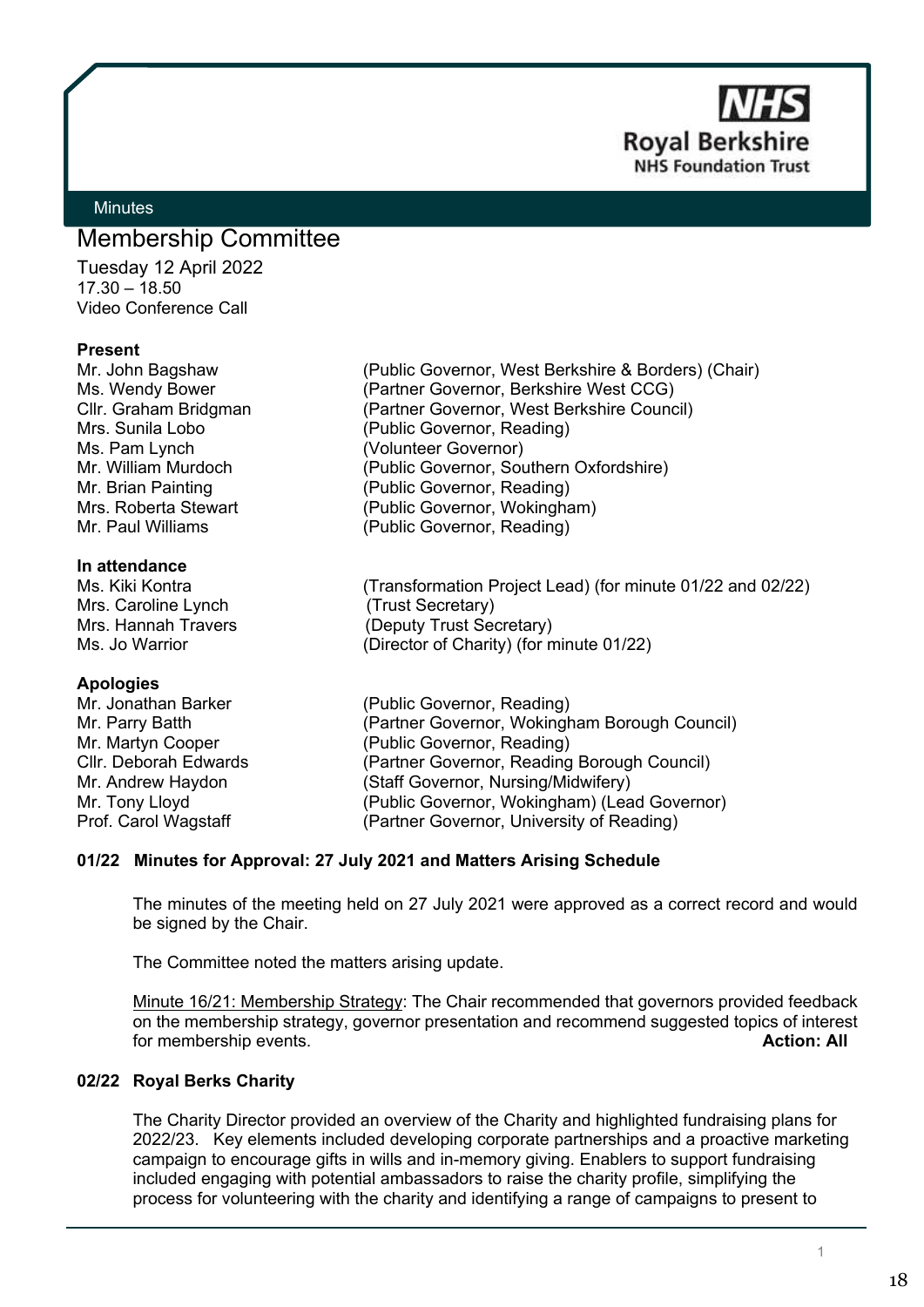potential supporters. The Committee noted the range of projects that had been supported during 2021/22.

The Charity Director provided an overview of the types of Charity funds. The Committee noted that work was ongoing to promote providing donations to the general fund as this enabled the Charity to support the whole Trust as funds were not restricted for a specific purpose. A query was raised as to why fundraising continued when restricted funds were not spent. The Charity Director advised that targeted work was taking place with Fund Advisors to identify potential projects to support spend of restricted funds. This included projects identified on the Capital plan that the Charity could support.

The Charity Director asked for governors' support to promote the work of the Charity to members and the benefits of raising for the general unrestricted fund. This included volunteering at membership events, becoming ambassadors of the Charity and engaging in Charity events.

# **Action: All**

### **03/22 Health Inequalities**

The Transformation Project Lead provided an overview of the health inequalities project linked to Did Not Attend (DNA) rates. Engagement sessions had taken place to identify barriers to attendance and deprivation was identified as the greatest challenge to non-attendance.

An analytic tool had been developed and used factors identified that included living in areas of high deprivation and patient demographics to predict the DNA probability for a patient. A pilot study was undertaken by orthopaedic and cardiology clinical admin teams to contact patients two days prior to their appointment whose DNA probability was 50% and over. This had resulted in a decreased DNA rate.

Work was also continuing to build relationships with 'seldom heard' communities and feedback from patients to design a service that was accessible for all. Future priorities would include embedding the Accessible Information Standard to support patients with additional communication needs as well as the DNA analytic tool to reduce DNA rates. In addition, a pilot to weight the waiting list would also be undertaken that would consider health inequalities when allocating appointments for patients waiting equal time for treatment. However, this would be prioritised on a clinical needs basis and health inequalities were considered as part of pretreatment discussions. Review of best practice and engagement work would take place prior to the start of the pilot study to develop a framework for the programme.

A governor queried the patients that were not in scope of the DNA project that did not attend appointments. The Transformation Project Lead advised that alternative solutions were being reviewed that included patient initiated follow up models.

### **04/22 Membership Update**

The Deputy Trust Secretary introduced the report and highlighted that total membership was 9,887, a decrease of 44 members since the last meeting. The Trust Secretary recommended that governors continue to raise the benefits of becoming a member with local constituents. Membership Forms would also be circulated to governors. **Action: H Travers**

The Committee noted the membership application would shortly be made available on the Trust website and the link would be circulated to governors once this had been completed.

#### **Action: H Travers**

The Deputy Trust Secretary provided an update on the Pulse magazine that was circulated on a quarterly basis. Governors were invited to include an article in each magazine. The Committee recommended that nominations should be sought from governors to provide an article.

**Action: H Travers** 

2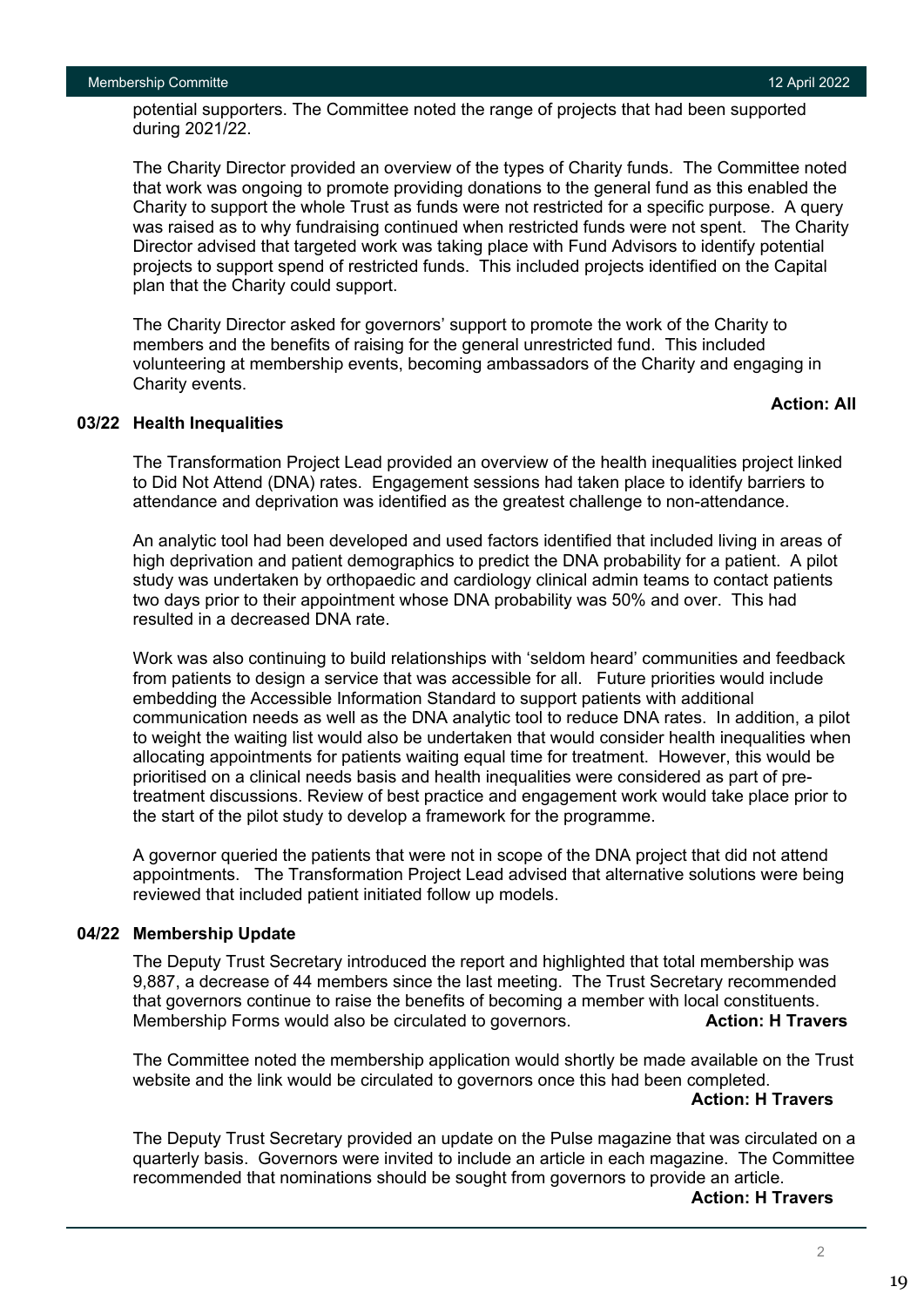#### **05/22 Membership Events**

The Deputy Trust Secretary provided an overview of membership events scheduled for 2022- 24. Events had been paused due to the Covid pandemic in 2021/22. Therefore, it was recommended that future events would take place virtually. Topics included the hospital redevelopment, health inequalities, TICC-19 Pathway, Virtual Outpatients and the Brainomix Project. The Annual General Meeting was also scheduled on the 21 September 2022.

The Committee noted that governor elections had been postponed as 'purdah' was in place until May 2022. The Deputy Trust Secretary proposed that virtual 'coffee meetings' were scheduled to highlight the benefits of the governor role as well support governors to carry out their statutory duty of representing the views of members.

The Committee discussed the proposed youth governor role. The Trust Secretary confirmed that work was continuing with the Youth Forum that had recently been established to review a job description for the role.

The Committee noted that the member survey had been paused due to 'purdah'. However, the draft survey would be submitted to the next meeting. **Action: H Travers**

A governor sought clarity on the progress of the governor letter for constituents that had previously been recommended. The Trust Secretary confirmed a letter could be provided for members following the appointment of a new governor. The Deputy Trust Secretary would review and circulate the letter that had previously been recommended to governors for any comments. **Action: H Travers**

A governor highlighted the low attendance of governors at the meeting. The Trust Secretary recommended that key messages following the Committee could be circulated to the Council to highlight the low attendance as the meeting provided the opportunity for governors to represent their members. **Action: C Lynch**

### **06/22 Training and Development**

The Deputy Trust Secretary provided an overview of the virtual two year governor training and development programme. The Committee noted that training would be recorded to develop a virtual training catalogue.

Training and development sessions scheduled in 2022/23 would include NHS Finance, Integrated Care System, Social Media and GDPR/Cyber Security.

It was recommended that governors would feedback any additional membership training and development themes for consideration. **Action: All Action: All Action: All** 

The Committee supported the training and development programme.

# **07/22 Terms of Reference**

The Committee received the terms of reference that were due for review as part of the annual cycle. One amendment had been proposed to amend the quorum to five governors, of which three would be public governors.

The Committee agreed that a recommendation should be submitted to the Council to approve the terms of reference. **Action: J Bagshaw**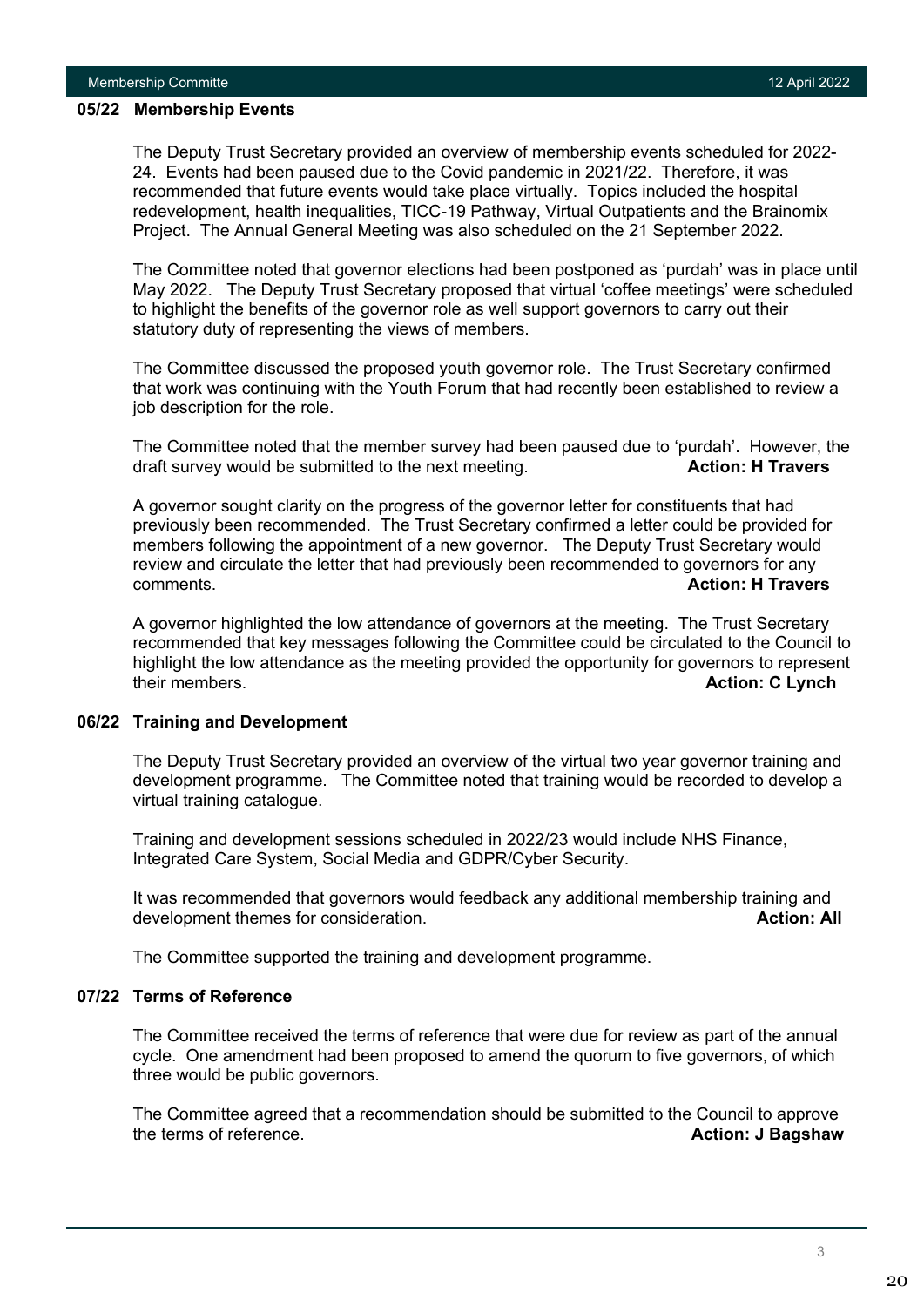Membership Committe 12 April 2022

# **08/22 Date of the Next Meeting**

It was agreed that the next meeting would be held on Thursday 9 June 2022 at 17.30

**SIGNED:** 

**DATE:**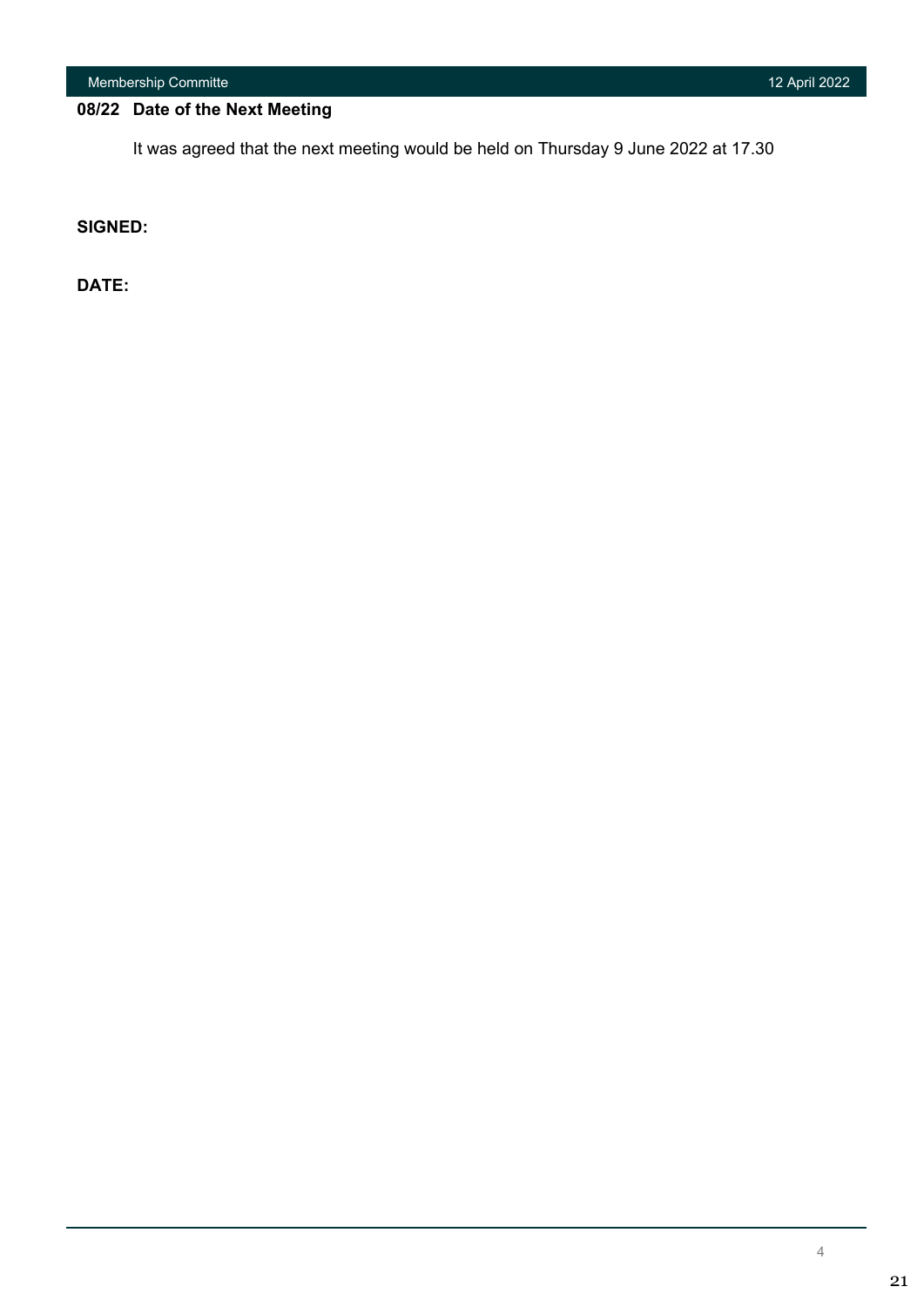# **Membership Committee**

# **Terms of Reference**

# **Role of the Committee**

The Committee will, within the terms of the Constitution, develop, implement and keep under review a membership strategy for the Trust. It will also consider any dispute which arises with regard to membership of a constituency, of the Trust or the conduct of individual governors.

The Committee will make recommendations to the Council of Governors on how it interacts with members and the public on Trust strategy and feedback their views

# **Composition**

The Committee will be chaired by the Lead Governor when undertaking the disciplinary elements of its terms of reference. Any Governor may chair the Committee at other times.

The Chair of the Committee will be subject to annual appointment. The membership will comprise any Governor wishing to serve.

The Trust Secretary, and other Trust Directors as appropriate, will be in attendance to advise the Committee.

# **Quorum**

The quorum will be three five members, three of whom must be public Governors.

# **Duties**

The Committee will, having regard to the views of the Board of Directors on appropriate resource levels, make recommendations to the Council of Governors on the following

- 1. To develop a policy, implement agreed proposals and keep under review the Trust approach to engaging with the membership community
- 2. To recommend appropriate relationships and methods of communicating between Governors and the membership
- 3. To develop, implement and review, annually, a membership strategy for the Trust and to prepare an annual report for the Council and the Annual General Meeting with regard to the steps taken to secure representative membership, the progress of the membership strategy and any changes to the membership strategy
- 4. To keep under review the membership of the Trust to ensure that the actual membership is representative of those eligible to be members of each constituency
- 5. To oversee preparations for the Annual Members' Open Day
- 6. To consider any disputes concerning membership of a constituency, right to membership of the Trust and the conduct of individual governors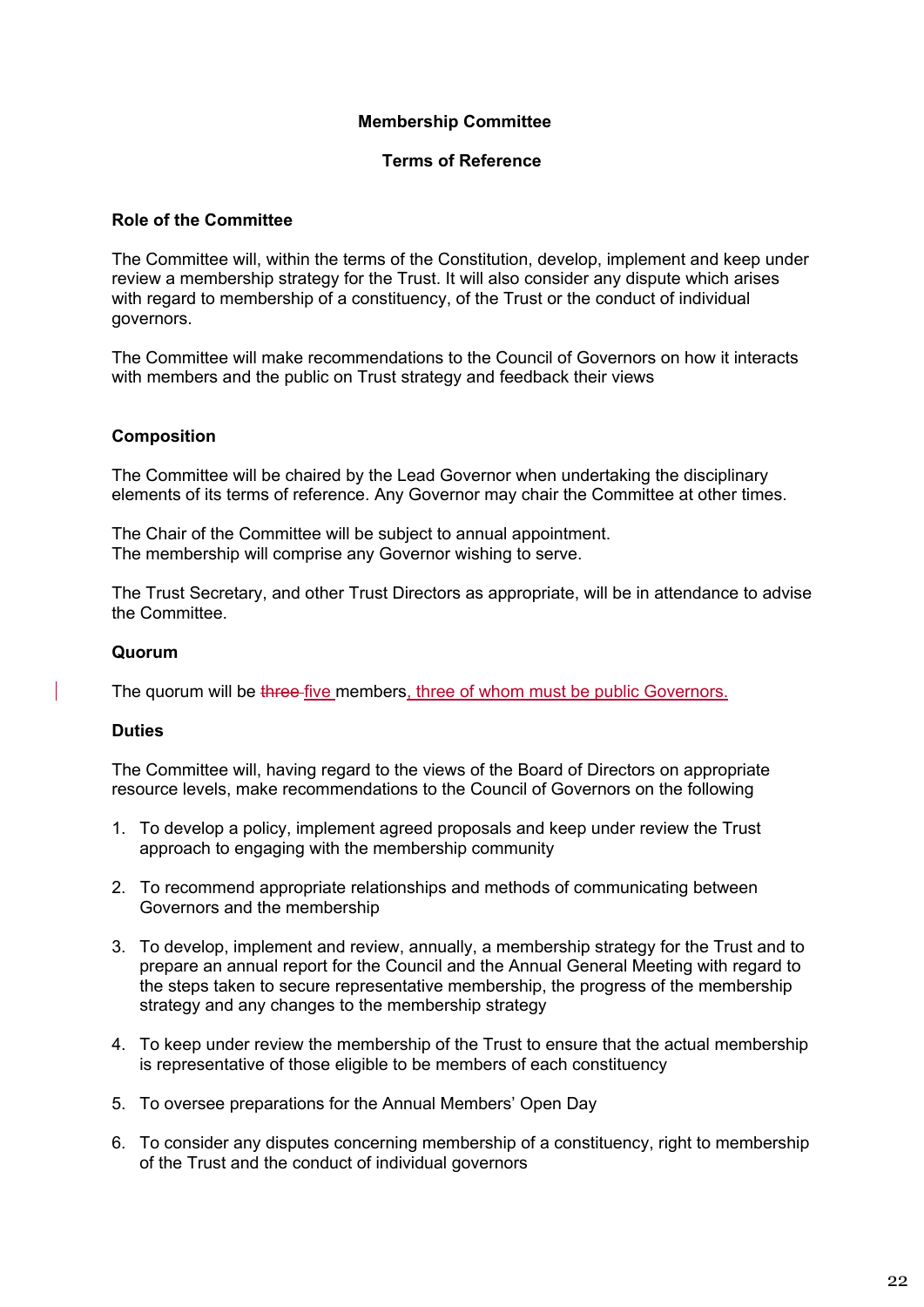- 7. To seek the views of members and the public on material issues being discussed by the Trust and to conduct arrangements for collecting and reviewing views of members and the public on key issues and their experience of the Trust in general
- 8. To recommend objectives to the Council of Governors which are achievable and within the resources available
- 9. To keep under review the implementation of the objectives
- 10. To oversee the annual evaluation of the Council and its performance and to recommend any subsequent action
- 11. To recommend a governor training and annual development programme
- 12. To make recommendations to the Council on how it interacts with members and the public on Trust strategy and feedback their views to the Council.

# **Review**

The Committee will review these terms of reference annually, making recommendations to the Council of Governors as appropriate.

Approved by the Committee: 12 April 2022 Approved by the Council: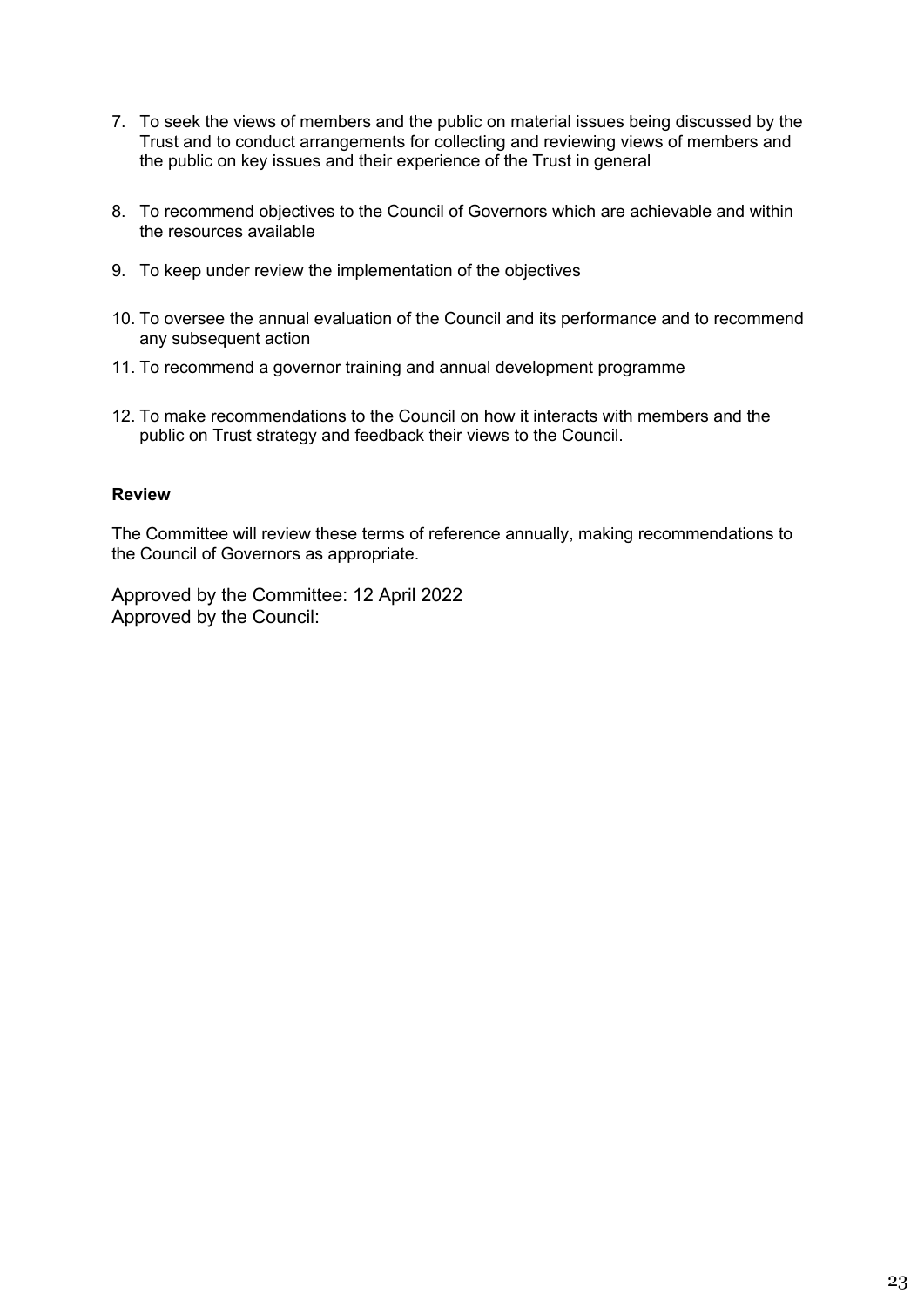**Royal Berkshire NHS Foundation Trust** 

<span id="page-23-0"></span>

| Title:               | <b>Governor Question Log</b>           |
|----------------------|----------------------------------------|
| Agenda item no:      | 11                                     |
| <b>Meeting:</b>      | <b>Council of Governors</b>            |
| Date:                | 25 May 2022                            |
| <b>Presented by:</b> | Caroline Lynch, Trust Secretary        |
| <b>Prepared by:</b>  | Hannah Travers, Deputy Trust Secretary |
|                      |                                        |
|                      |                                        |

| Aurpose of the Report   To provide the Council of Governors with an overview of the Governor<br>Question Log since the last meeting. |
|--------------------------------------------------------------------------------------------------------------------------------------|
|                                                                                                                                      |

| <b>Aistor</b> v<br>D<br>оон<br>ĸ<br>$\sim$ | ---<br>-Nr<br>one |
|--------------------------------------------|-------------------|

| What action is required? |                                                       |  |  |  |
|--------------------------|-------------------------------------------------------|--|--|--|
| Assurance                |                                                       |  |  |  |
| Information              | The Council of Governors is asked to note the report. |  |  |  |
| Discussion/input         |                                                       |  |  |  |
| Decision/approval        |                                                       |  |  |  |

# **1 Background**

1.1 The Governor Question Log was created in order to record issues and the Trust's progress in dealing with them. It was not intended to be used as a general purpose question log.

# **2 Scope of the Governor Question Log**

The Question Log is designed to capture two broad kinds of issues:

- Strategic Issues fundamental policy questions or critical challenges affecting the organisation, strategy, goals, resources, stakeholders, structure, processes, management, governance or service mix.
- Other significant outstanding problems or questions, where it is important to have a plan of action to identify responsibility for resolution and to track progress.

# **3. Categorising Issues**

3.1 The recommended set of categories for the Governor Question log are:

- Strategy
- Services
- Patient Experience
- Marketing
- Change Management
- Staffing/Skills
- IT
- Systems & Processes
- Business/Finance
- External Stakeholders

# **4. Attachments**

4.1 Appendix 1 – Governor Question Log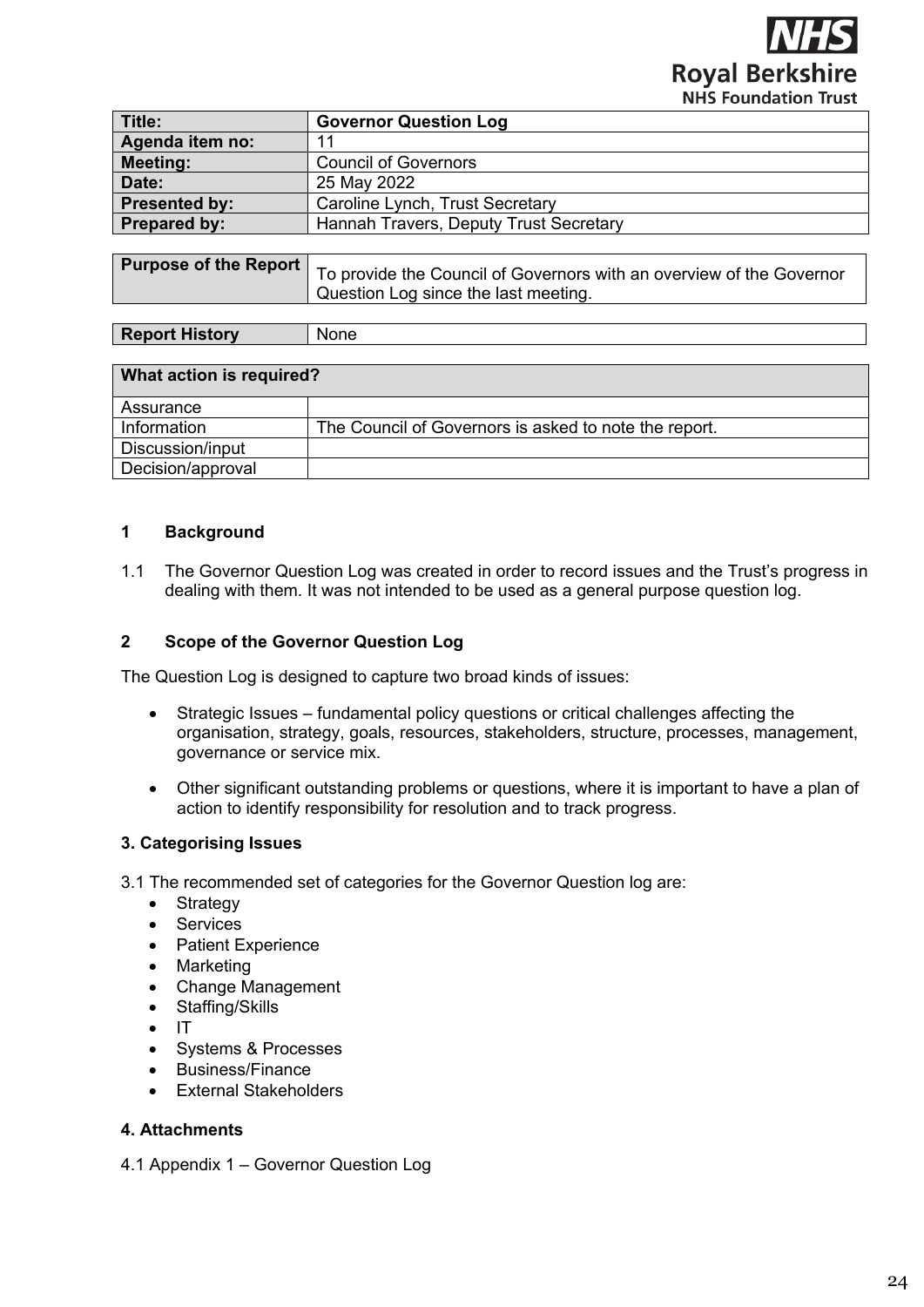| No. | <b>Requester</b> | <b>Date</b>         | <b>Question</b>                                                                                                                                           | <b>Response</b>                                                                                                                                                                                                                                                                                                                                                                                                                                                                                                                                                                                                                                                                                                                                             |
|-----|------------------|---------------------|-----------------------------------------------------------------------------------------------------------------------------------------------------------|-------------------------------------------------------------------------------------------------------------------------------------------------------------------------------------------------------------------------------------------------------------------------------------------------------------------------------------------------------------------------------------------------------------------------------------------------------------------------------------------------------------------------------------------------------------------------------------------------------------------------------------------------------------------------------------------------------------------------------------------------------------|
| 128 | Governor         | 23 February<br>2022 | A query was raised as to whether a family<br>could appoint an independent pathologist<br>to attend an autopsy                                             | When an autopsy takes place at the hospital the family can<br>discuss an independent pathologist attending and the<br>mortuary team would help to facilitate the request. The family<br>would be required to cover the cost of any expenses related<br>to the independent pathologist.<br>If the autopsy was being undertaken by us but at the request<br>of the Coroner the family would be required to liaise with the<br>Coroner's office to discuss an independent pathologist<br>attending.                                                                                                                                                                                                                                                            |
| 129 | Governor         | 14 April<br>2022    | 1) A query was raised on whether the<br>hydro pool would be reinstated if funding<br>was made available.                                                  | The hydrotherapy pool has been closed for two years in line<br>with Covid Infection Prevention Control and social distancing<br>regulations. Our estimates indicate it would cost over £720k<br>to re-open and then £270k per year in ongoing costs. We feel<br>an acute hospital site is not necessarily a suitable setting for a<br>hydrotherapy service, and this was acknowledged by a<br>hydrotherapy stakeholder group meeting with the MP Alok<br>Sharma in July 2021.                                                                                                                                                                                                                                                                               |
|     |                  |                     | 2) Can the venues being suggested be<br>used for both adult and children, how many<br>patients are using the pool and is funding<br>being made available? | NHS patients must be referred by the Independent Financial<br>Review process for hydrotherapy treatment.<br>The search for suitable alternatives involved 40 pools and the<br>focus was on keeping the NHS hydrotherapy provision within<br>the Berkshire West boundaries, although it was extended into<br>Oxfordshire because of the scarcity of suitable pools within<br>the Berkshire West geography. Only two sites, Lynden Hill<br>and Castle School adhered to the extremely rigorous clinical,<br>health and safety and accessibility regulations and met with<br>approval from the clinical inspection team which included<br>acquatic physiotherapists, paediatric physiotherapy<br>specialists and the Trust's Specialist Medicine Matron. These |